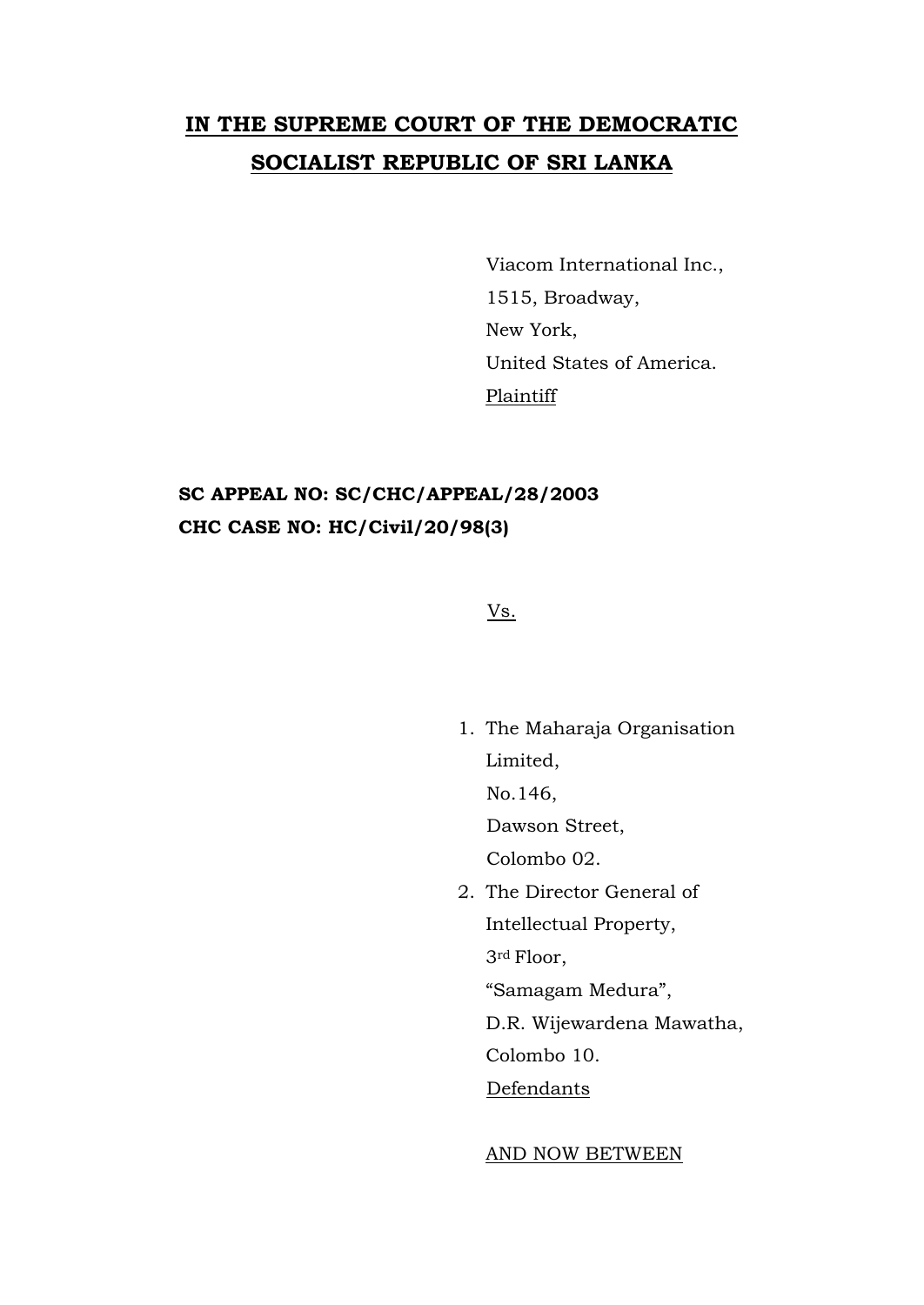Viacom International Inc., 1515, Broadway, New York, United States of America. Plaintiff-Appellant

Vs.

1. The Maharaja Organisation Limited, No.146, Dawson Street, Colombo 02. 2 The Director General of Intellectual Property,

3rd Floor,

"Samagam Medura",

D.R. Wijewardena Mawatha,

Colombo 10.

Defendant-Respondents

| Before:  | P. Padman Surasena, J.                          |
|----------|-------------------------------------------------|
|          | E.A.G.R. Amarasekara, J.                        |
|          | Mahinda Samayawardhena, J.                      |
| Counsel: | Dr. K. Kanag-Isvaran, P.C., with Dr. Harsha     |
|          | Cabral, P.C., and Kushan Illangatillake for the |
|          | Plaintiff-Appellant.                            |
|          | Romesh De Silva, P.C., with Rudrani             |
|          | Balasubramaniam, Sugath Caldera and             |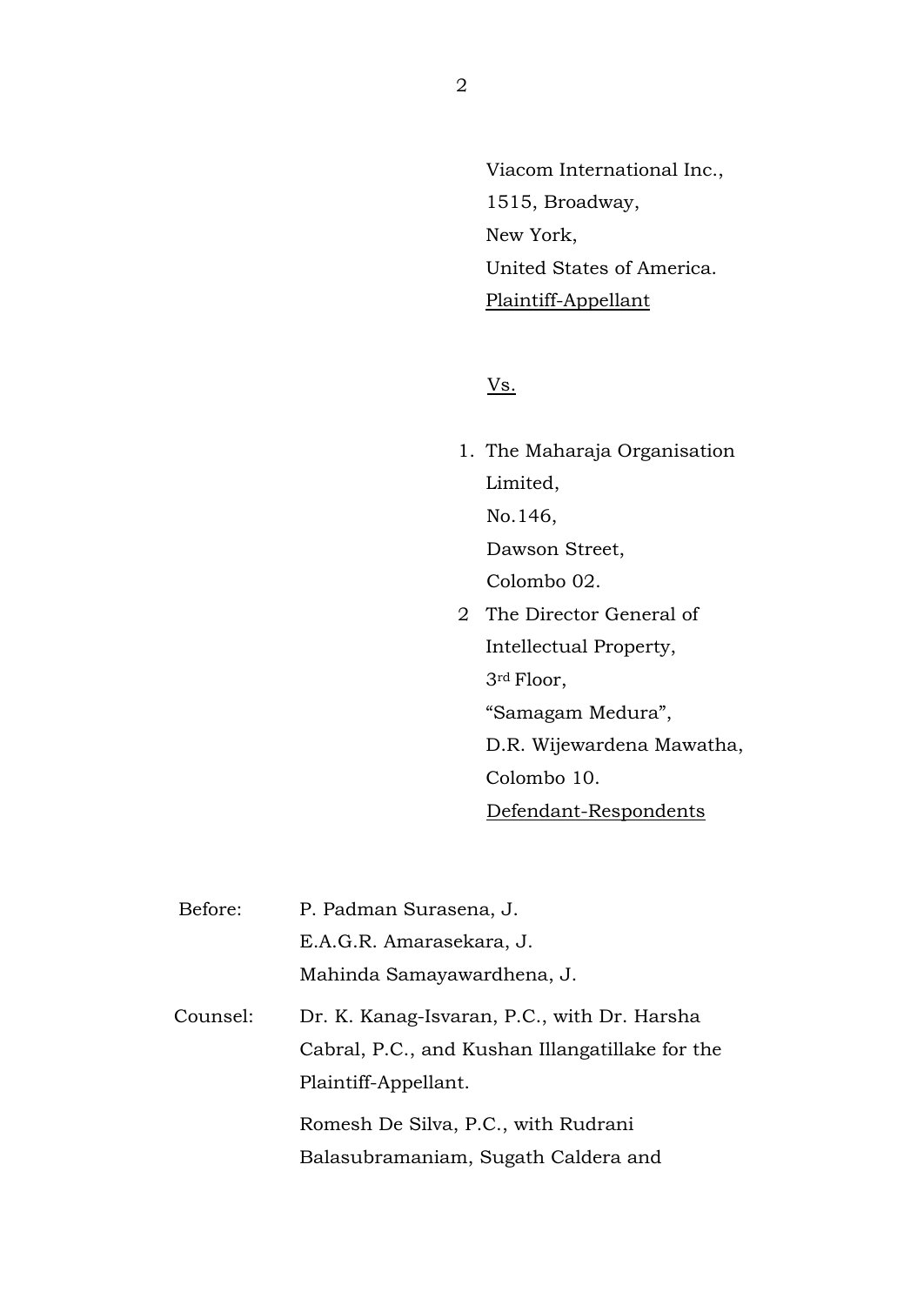Shanaka Cooray for the 1st Defendant-Respondent.

Suren Gnanaraj, S.S.C., for the 2nd Defendant-Respondent.

Argued on: 19.02.2021 and 10.03.2021

Written submissions:

The Plaintiff-Appellant and the 1st Defendant-Respondent on 07.04.2021.

Decided on: 30.06.2021

# **Mahinda Samayawardhena, J.**

#### **Introduction**

The Appellant, Viacom International Inc., a company incorporated in the United States of America, is the owner of the "MTV Music Television" mark, which has been registered in the USA and in the majority of trademark jurisdictions in the world since 1984 for the transmission of television music programmes and related products and services. The use of the mark commenced in the USA in 1981, the first music programme having been launched on 01.08.1981, and had thereafter expanded into approximately 72 countries on six continents when the Appellant lodged the application No. 61297 with the 2nd Respondent, the Director of Intellectual Property, on 15.05.1991 to have the said mark registered in Sri Lanka in Class 38 of the international classification in respect of communication services including the transmission of television programmes. The 2nd Respondent accepted the mark with the disclaimer that the registration of the mark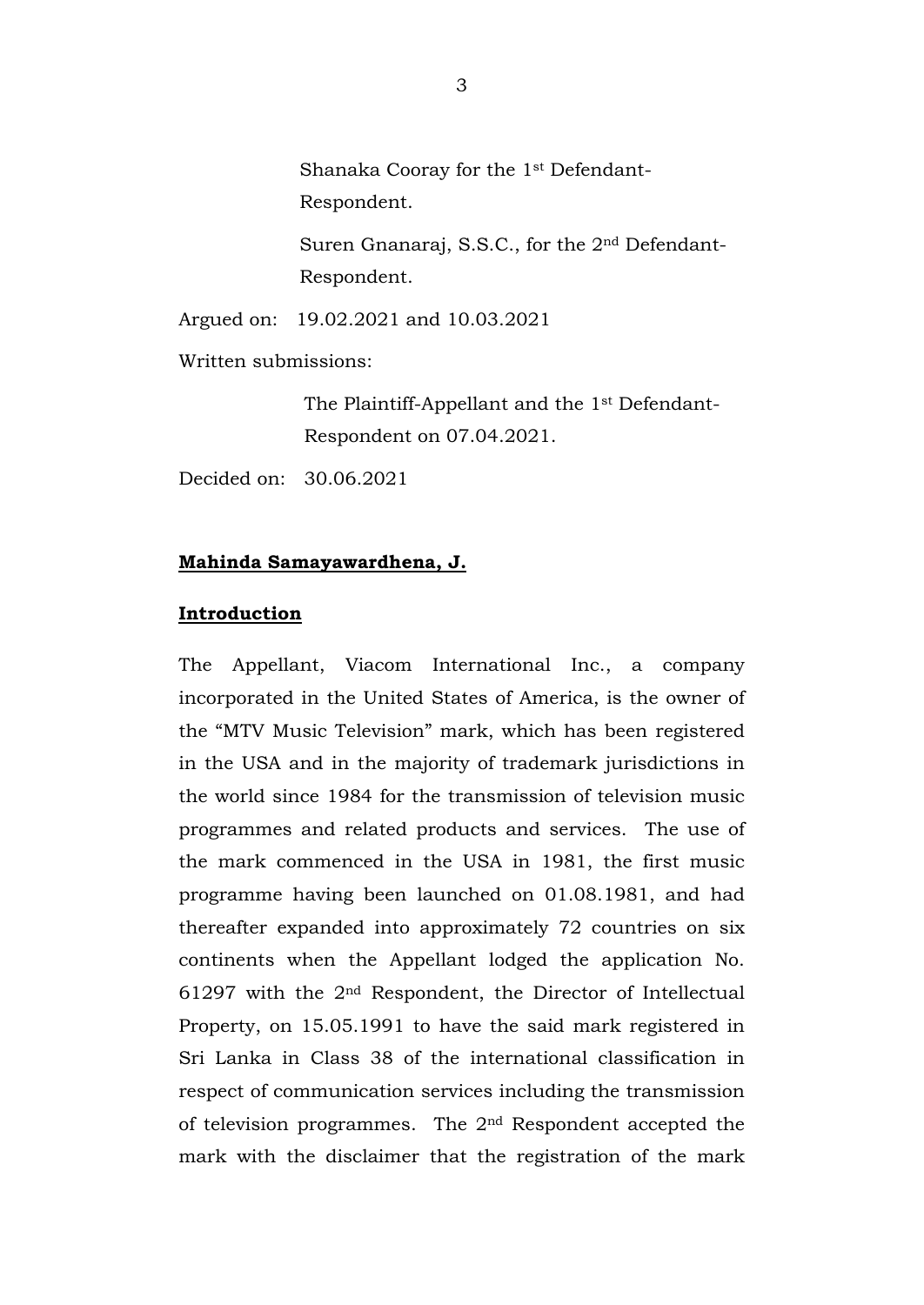shall give no right to the exclusive use of the words "Music Television" and the letters "MTV", and published it in the gazette dated 05.02.1993.

Eight days after the Appellant had applied for the registration of the MTV Music Television mark, on 25.05.1991, the 1st Respondent, The Maharaja Organisation Ltd., lodged application Nos. 61331 and 61332 for the registration of the mark MTV in the same Class and in respect of the same services, i.e. in Class 38 in respect of communication services essentially consisting of the diffusion of television programmes. The 2nd Respondent accepted the two marks of the 1st Respondent with the disclaimer that the registration of the marks shall give no right to the exclusive use of the letters MTV and published them in the gazette dated 29.07.1994.

The two marks are reproduced below.





Appellant's Mark 61297 Respondent's Mark 61331

The Appellant objected to the 1st Respondent's marks and *vice versa*. After an inquiry, by order dated 28.05.1998, the 2nd Respondent decided to register the Appellant's mark No. 61297. Thereafter, by orders dated 30.06.1998, the 2nd Respondent decided to register the 1st Respondent's two marks, Nos. 61331 and 61332. Both parties appealed from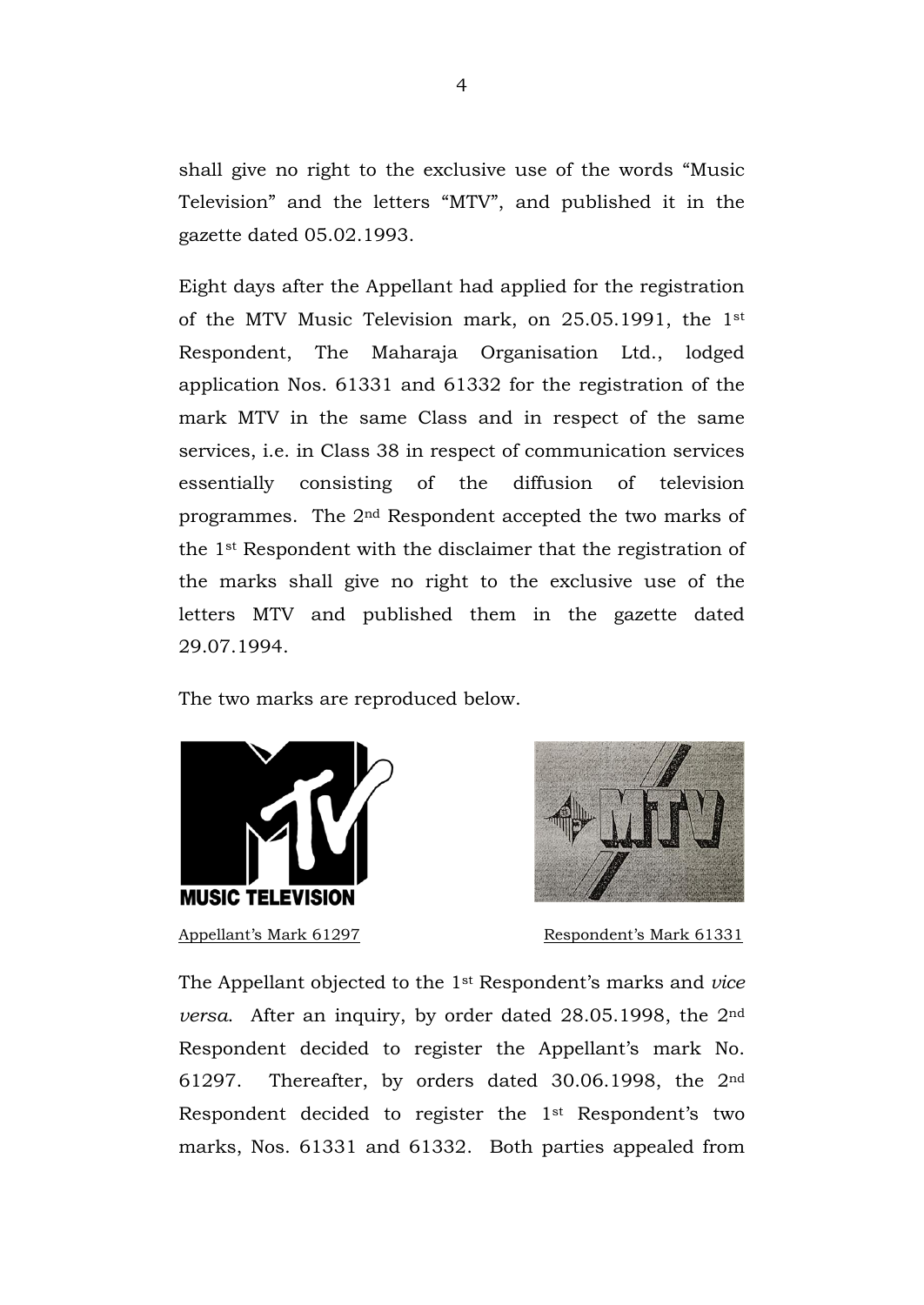the decisions of the 2nd Respondent to the Commercial High Court and thereafter to this Court.

The appeal in respect of mark No. 61332 was allowed by this Court in SC/APPEAL/40/1999, which is now reported in *Viacom International Inc. v. Maharaja Organisation Ltd. [2006] 1 Sri LR 140*. The appeal in respect of mark No. 61297 was dismissed by this Court today in SC/APPEAL/4/2002.

On appeal, the Commercial High Court affirmed the decision of the 2nd Respondent in respect of mark No. 61331. The instant appeal is against that Judgment.

It may be noted that when the 2nd Respondent made the order and the High Court affirmed it, the law in force was the Code of Intellectual Property Act, No. 52 of 1979 (Code), not the Intellectual Property Act, No. 36 of 2003 (Act). Hence the legal position discussed in this Judgment is under the Code.

#### **Question at Issue**

Learned President's Counsel for the 1st Respondent in his written submissions dated 07.04.2021 filed after the argument identifies the specific question to be decided in this appeal in this manner:

*The question at issue in the Appeal before [this] Court is as to whether there can be any confusion/misleading of the public in respect of the Petitioner's "MTV Music Television" mark by the Respondent's use of its "MTV" mark.*

Without embarking upon an in-depth analysis of the facts and law in this regard, as I will elaborate on below, this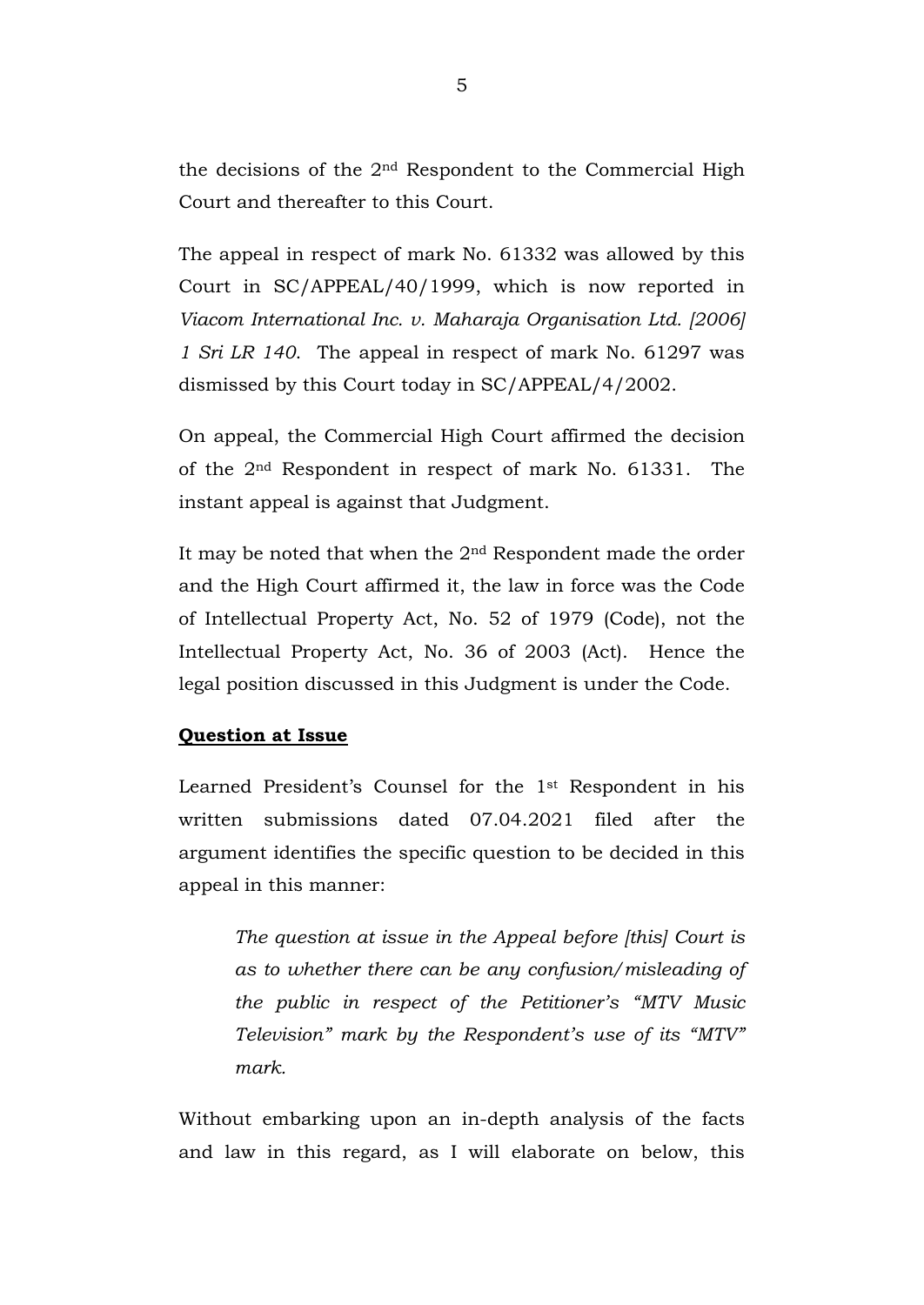question can conveniently be answered in the affirmative and the appeal can safely be allowed taking into consideration the express admissions made by the 1st Respondent itself.

#### **The First User**

Although the 1st Respondent lodged the application for registration of the trade mark eight days after the application lodged by the Appellant, the 1st Respondent claims to be the first user of the MTV mark in Sri Lanka from May 1992.

However it is significant to note that this was by no means a smooth process. It happened under protest. Prior to the use of the mark by the 1st Respondent, a letter of demand dated 03.02.1992 was sent by the Attorney-at-Law of the Appellant to the 1st Respondent asserting that the proposed use of the MTV mark was an attempt to pass off the Appellant's services and activities as those of the 1st Respondent, and on this basis the Appellant demanded an undertaking from the 1st Respondent that it would not use the term MTV. The 1st Respondent appears to have remained silent and continued with its own course of action.

Therefore the 1st Respondent's repeated emphasis in these proceedings that it is the first user of the MTV mark in Sri Lanka well before the Appellant, is ill-conceived. The 1st respondent jumping the gun, in my view, tends to show *mala fides*, and cuts across his argument advanced in passing that he is an honest concurrent user of the mark.

The Appellant used this mark for the first time in Sri Lanka on 01.12.1995. Nevertheless, by then the Appellant had been in use of the MTV Music Television mark in several countries

6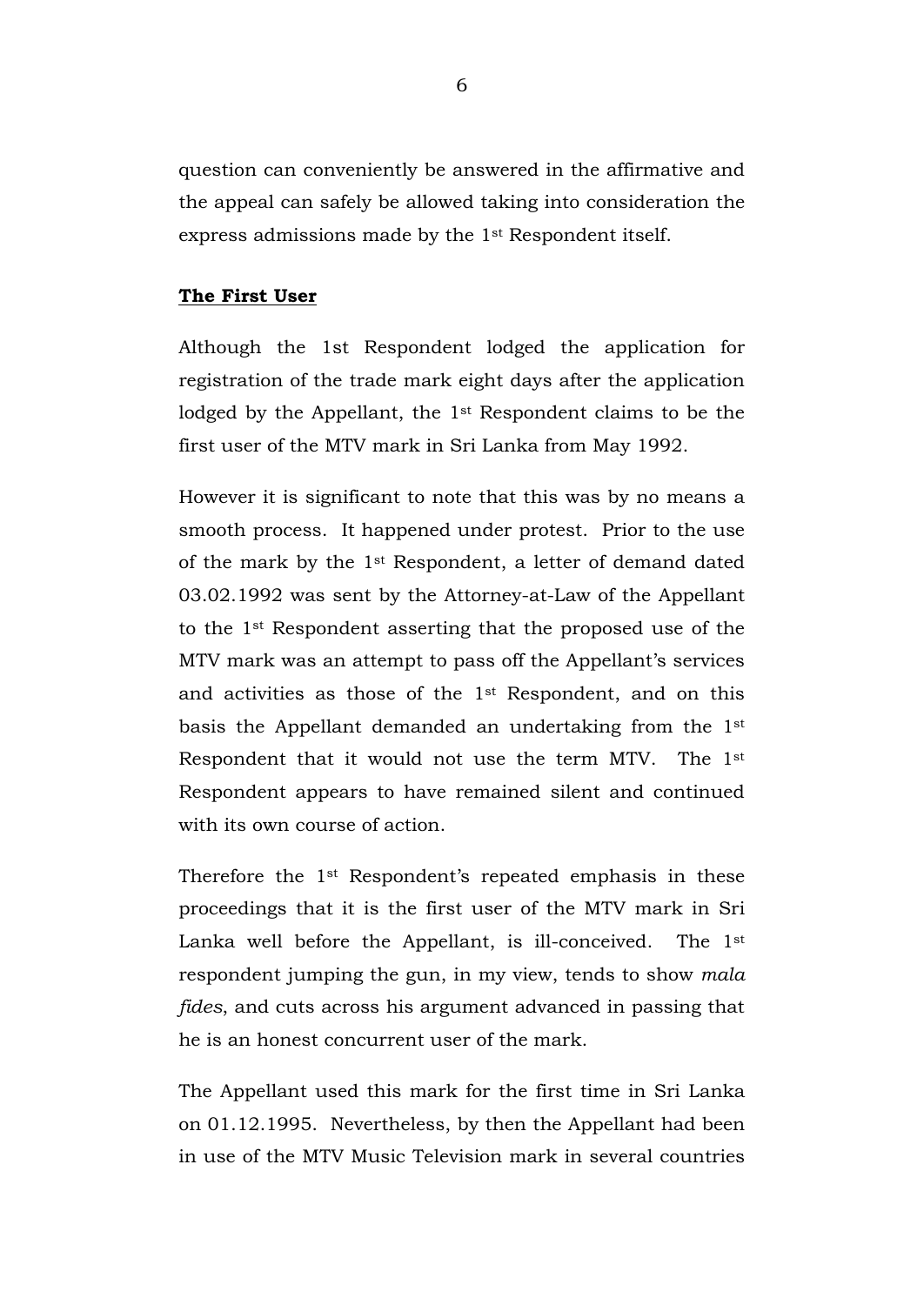and trade circles in abundance, as seen from the copious documentary evidence marked A to F produced at the inquiry before the 2nd Respondent, and thereby arguably had some presence in Sri Lanka due to cross-border reputation. The documents A1 to A9 are US registrations of the MTV Music Television mark; B is a list containing the countries in which the Appellant's mark is registered; C1 to C11 are representative articles relating to the recognition of the Appellant's mark; D1 to D5 are news reports reflecting the acclaim accorded to the Appellant's television programming; and E is an article that appeared in the USA Weekly Variety on 02.12.1991 regarding the ensuing dispute between the two parties.

Notably, the 1st Respondent did not file even a scrap of paper to substantiate its position before the 2nd Respondent or the Commercial High Court.

#### **District Court Case No. 4500/SPL**

After the Appellant had filed the application for registration of the mark but just before the use of the mark by the Appellant in Sri Lanka, the 1st Respondent with MTV Channel (Private) Ltd filed case No. 4500/SPL in the District Court of Colombo on 20.11.1995 against the Appellant and Teleshan Network (Private) Ltd asserting that the proposed use of the MTV mark by the Appellant would be in breach of the 1st Respondent's legal rights and contrary to the provisions of the Code of Intellectual Property Act, particularly on unfair competition in terms of section 142 of the Code, in that the acts of the Appellant and the other were: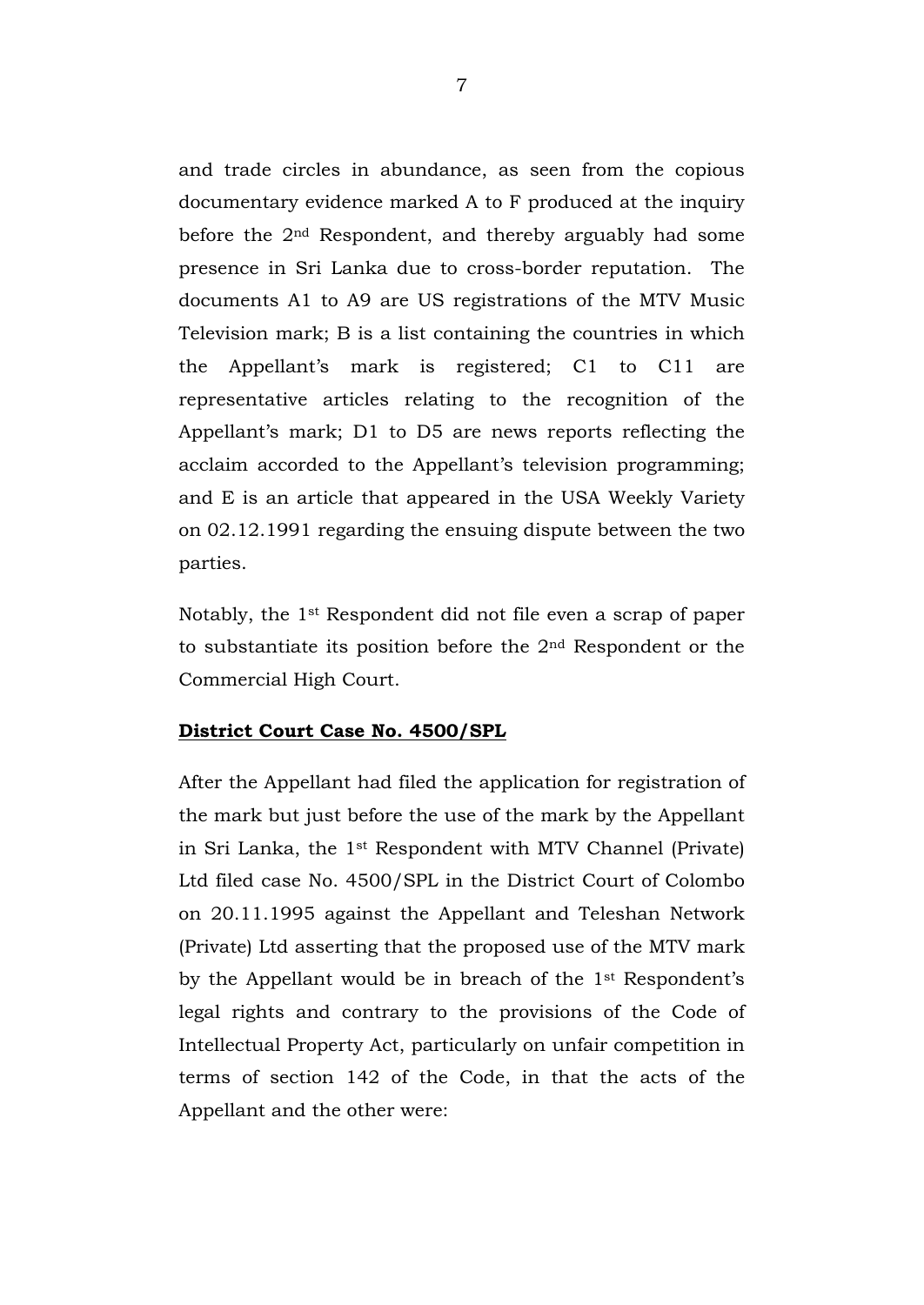*wrongful and/or unlawful and/or illegal and/or in violation of the plaintiffs' rights;* 

*likely or bound to mislead the public in respect of the source;* 

*likely or bound to mislead the public in respect of the goods or services in connection with the use of the mark;*

*of such a nature as to create confusion with the establishment, the services and/or commercial activities of the plaintiffs, who are competitors;* 

*indications of the source or origin of the services which in the course of trade are liable to mislead the public as to the source of the services;* 

*a direct and/or indirect use of a false and/or deceptive indication of the source of goods and/or services and/or the identity of the suppliers.*

This complaint was reiterated by the 1st Respondent over and again throughout the proceedings before the 2nd Respondent because the 1st Respondent was objecting to the Appellant's registration of the MTV mark No. 61297 in Sri Lanka predominantly on the basis that the 1st Respondent is the prior user of the MTV mark in Sri Lanka.

The 1st Respondent in its affidavit in reply dated 27.05.1996 filed before the  $2<sup>nd</sup>$  Respondent against the Appellant's registration of the MTV mark No. 61297 *inter alia* states that the Appellant was trying to "take a free ride" on the mark MTV which the public in Sri Lanka associate with the 1st Respondent, and "*the use of the mark MTV in any manner*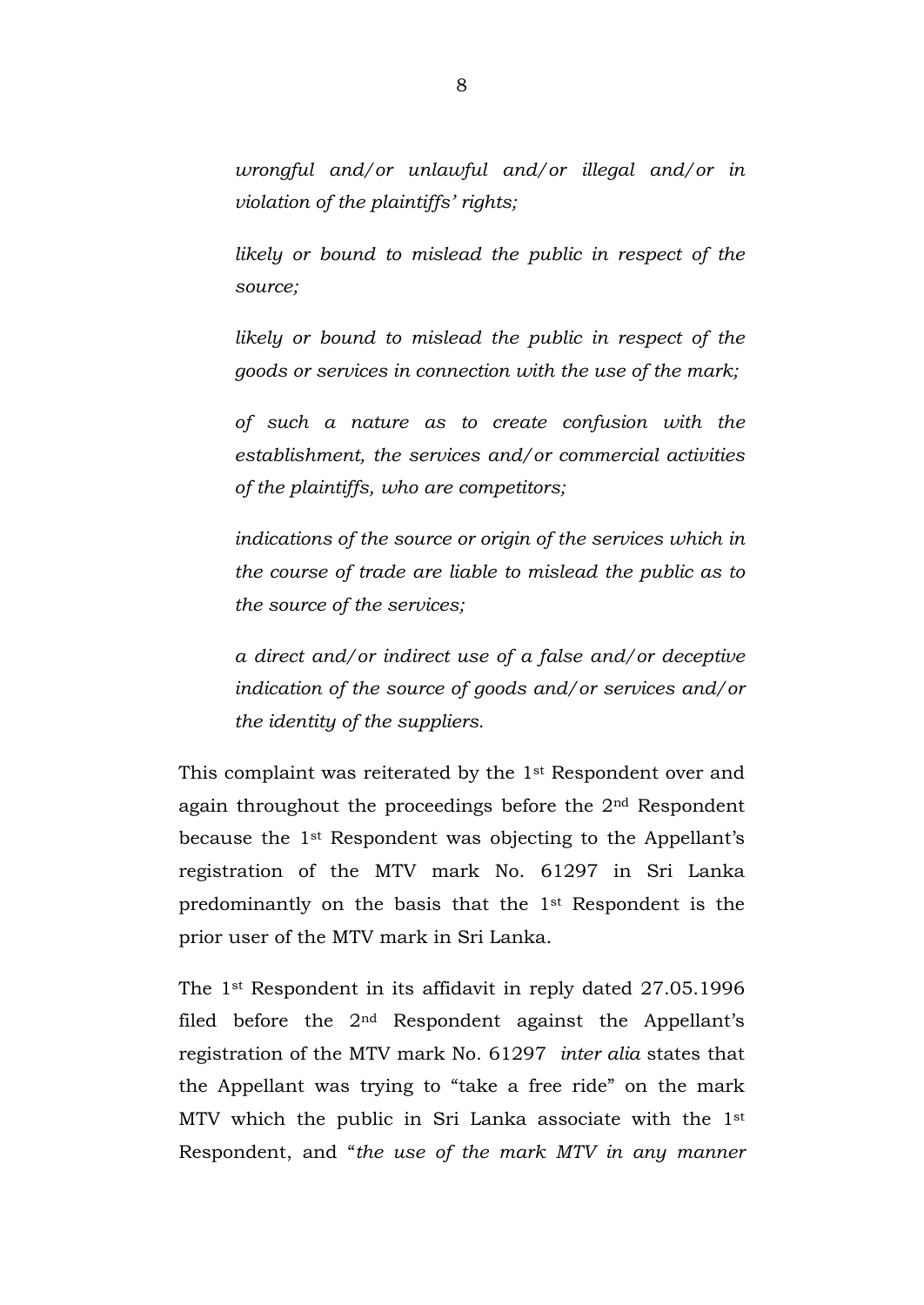*similar to the use of the mark MTV by the Applicant in Sri Lanka which could confuse the trade and the public is an act contrary to honest trade practice in contravention of section 142 of the Code. Any income derived in Sri Lanka in the circumstances referred to above is illegal*."

Let me also quote the  $2<sup>nd</sup>$  paragraph of the order of the  $2<sup>nd</sup>$ Respondent dated 28.05.1998 made in respect of mark No. 61297:

*The opponent (the 1st Respondent in the instant appeal) opposed the registration of the propounded mark under section 99(1)(d)(f), 100(1)(a)(b) and section 142 of the Code. The opponent contends that the propounded mark of the applicant (the Appellant in the instant appeal) is incapable of distinguishing the goods or services of one enterprise from those of other enterprises. The use of the propounded mark by the applicant in Sri Lanka is likely to mislead trade circles or the public as to the source of the goods or services concerned. The opponent further contends that the propounded mark infringes third party rights contrary to the provisions of Chapter 29 relating to unfair competition.*

The argument of learned President's Counsel for the 1st Respondent that "*Although bundles of documents have been filed by the petitioner before Court, not a single document has been filed evidencing any confusion whatsoever caused to even a single member of the public in Sri Lanka, in respect of the petitioner's MTV Music Television mark as a result of the Respondent using its MTV mark*", is clearly misplaced in light of the previous position taken up by the 1st Respondent as stated above.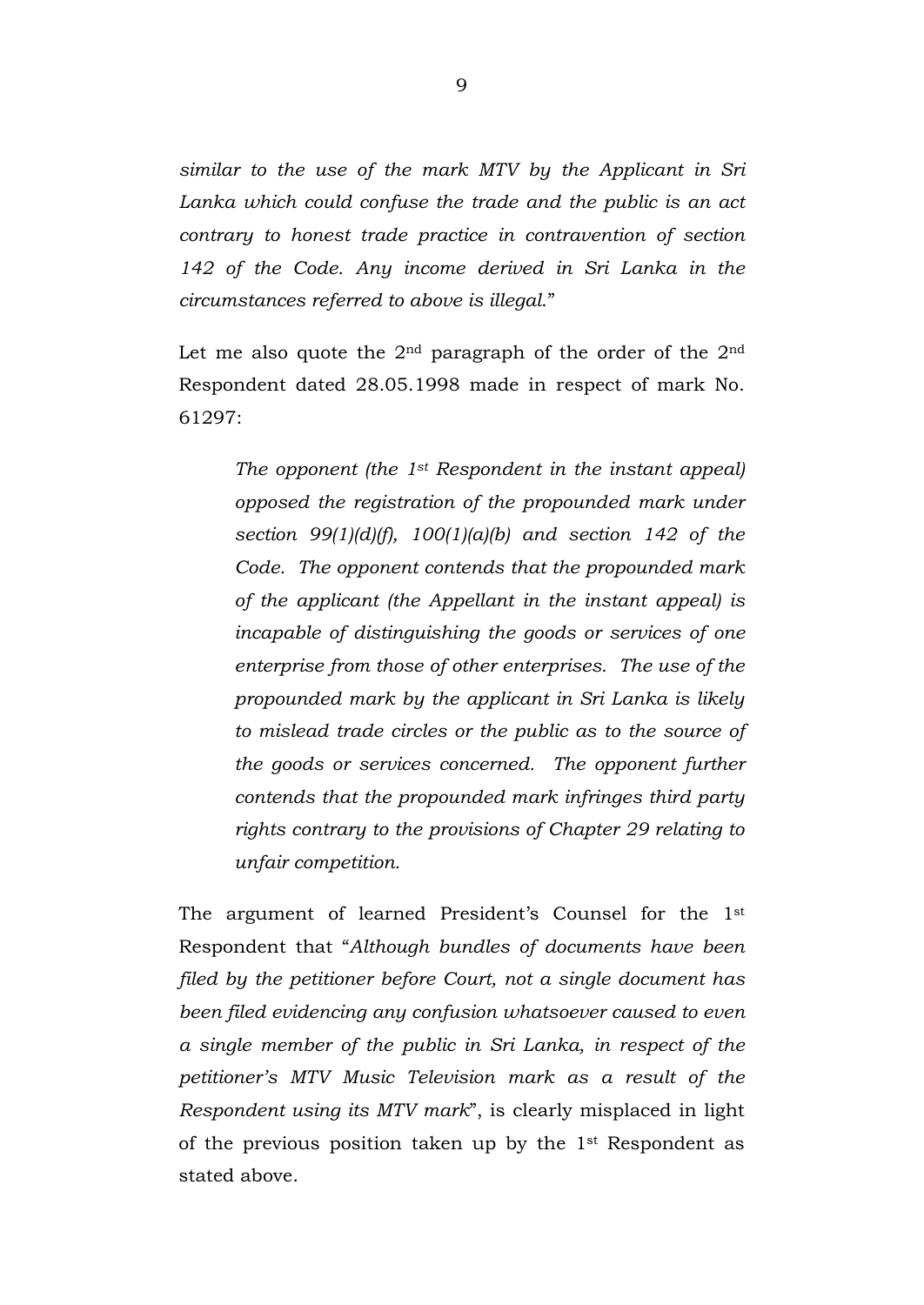As I will explain below, there is no necessity on the part of the Appellant to prove that the misleading of the public did take place or will definitely take place but only that it is likely to take place.

Admitted facts need not be proved in terms of section 58 of the Evidence Ordinance.

The doctrine of estoppel and the doctrine of approbate and reprobate (which is a species of estoppel) forbid a litigant to approbate and reprobate, affirm and disaffirm, blow hot and cold, to suit the occasion. A party cannot say at one time that a transaction is valid and thereby gain some advantage from it, and then turn round and say it is invalid for the purpose of securing some other advantage.

E.R.S.R. Coomaraswamy, in *The Law of Evidence*, Vol I, page 163 states:

*Estoppel arises where a party has by his previous conduct disqualified himself from making particular assertions in giving evidence. The law has the right to require consistency in its litigants. An estoppel may be defined shortly as a rule of law whereby a party is precluded from denying the existence of some state of facts, which he has formerly asserted.*

In *Ranasinghe v. Premadharma [1985] 1 Sri LR 63 at 70*, Sharvananda C.J. observed:

*In cases where the doctrine of approbation and reprobation applies, the person concerned has a choice of two rights, either of which he is at liberty to adopt, but not both. Where the doctrine does apply, if the person to*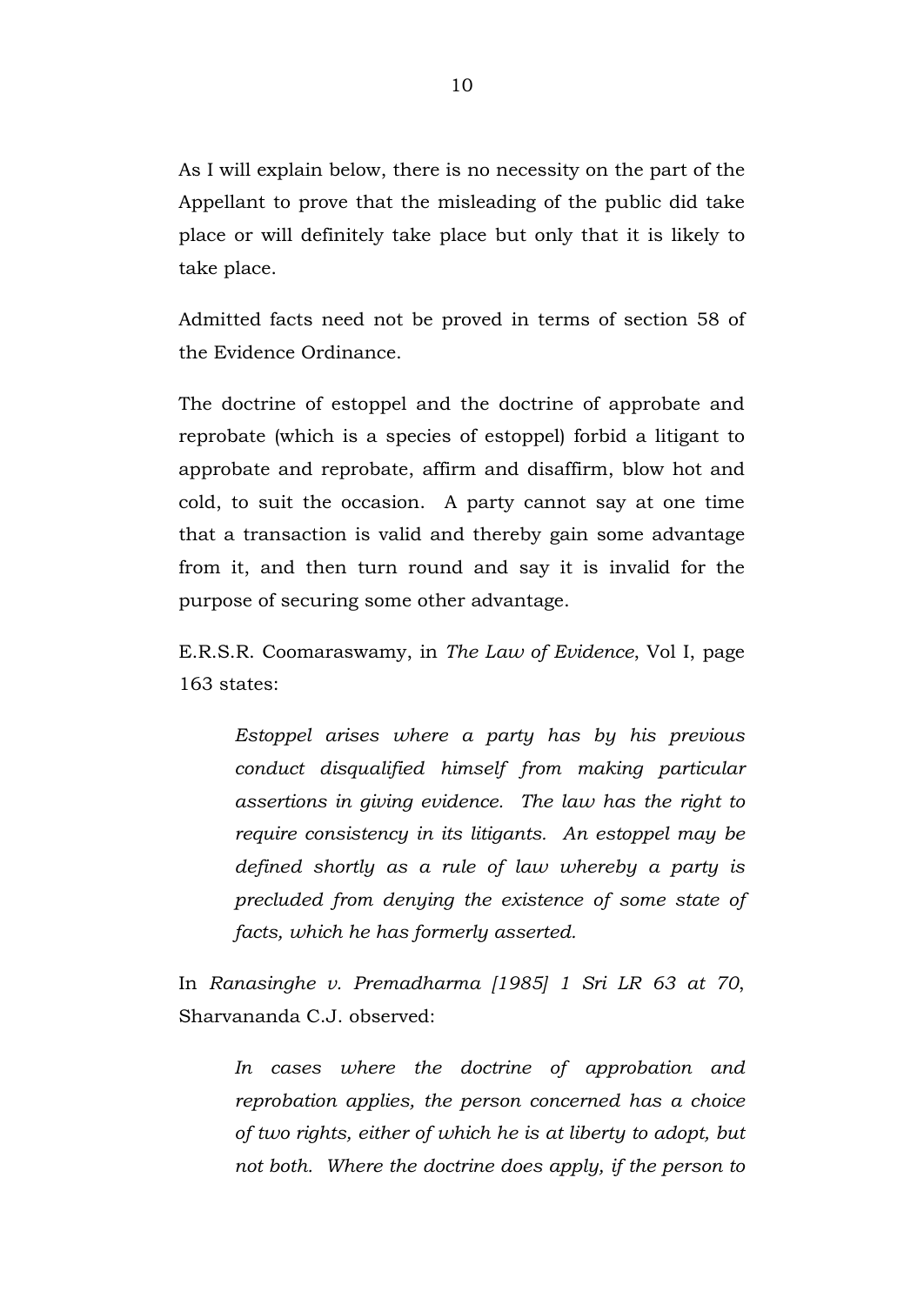*whom the choice belongs irrevocably and with full knowledge accepts one, he cannot afterwards assert the other; he cannot affirm and disaffirm.* 

#### **The Issue before the 2nd Respondent**

The actual question to be resolved at the inquiry into the registrability of the 1st Respondent's MTV mark No. 61331 was not whether the two marks resembled each other in such a way as to be likely to mislead the public, as this was admittedly so, but who - whether the Appellant or the  $1<sup>st</sup>$ Respondent – was trying to piggyback on the reputation of the other, which is contrary to honest practices in industrial or commercial matters constituting the act of unfair competition as contemplated in section 142 of the Code.

However in the two page order of the 2nd Respondent delivered more than  $1\frac{1}{2}$  years after the conclusion of the inquiry, the only two main points, as I understand, stressed by the 2nd Respondent were that: (a) the registration of the 1st Respondent's propounded mark does not give the 1st Respondent the right to the exclusive use of the letters M, T and V; and (b) the device of the 1st Respondent's logo on the mark makes the 1st Respondent's mark distinctive (when compared with the Appellant's mark, thereby eliminating any likelihood of misleading the public as to the source of service, identity of the supplier etc).

In the given facts and circumstances of this case, this approach of the 2nd Respondent is in my view a misdirection in fact and law, which vitiates the order.

In short, when the 1st Respondent complained against the Appellant's use of the mark as creating confusion and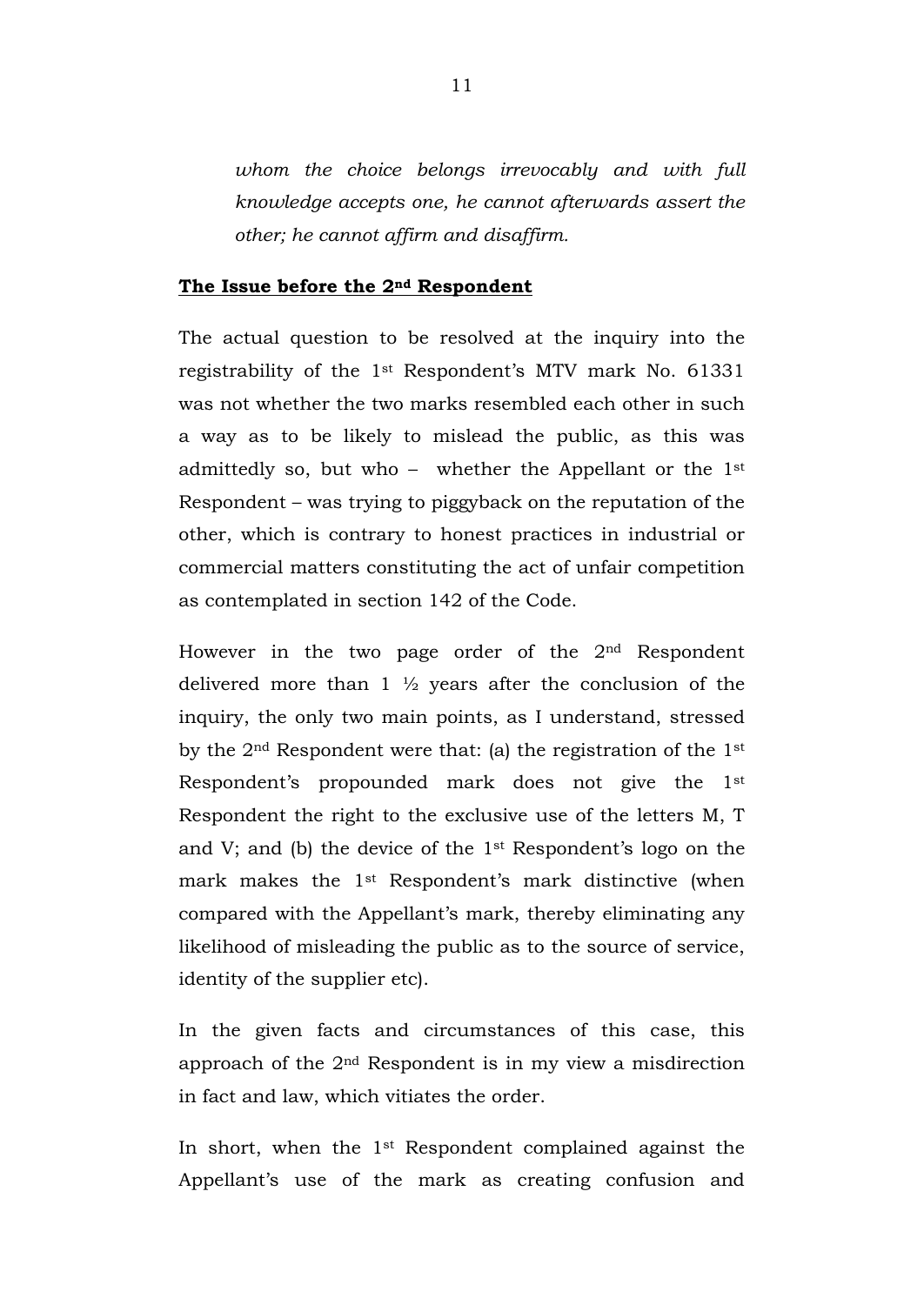misleading the public, the 1st Respondent was already fully aware of the said two points highlighted by the 2nd Respondent in his order, as, by that time, the marks of both parties had been gazetted.

It is unfortunate that on appeal the Commercial High Court affirmed the order of the 2nd Respondent.

Although this is sufficient to set aside the order of the 2nd Respondent and the Judgment of the Commercial High Court which affirmed it, I will further deliberate on the matter, as if there was no such admission, in view of the extensive submissions made by eminent learned President's Counsel for both parties.

#### **Section 100(1)(a) of the Code**

In terms of section 100(1)(a) of the Code, no mark which resembles, in a manner likely to mislead the public, a mark already (a) validly filed or (b) registered by a third party, shall be registered.

*A mark shall not be registered which resembles, in such a way as to be likely to mislead the public, a mark already validly filed or registered by a third party, or subsequently filed by a person validly claiming priority in respect of the same goods or services or of other goods or services in connexion with which use of such mark may be likely to mislead the public.*

Firstly, by the time the 1st Respondent made the application for registration of its MTV mark, the Appellant had already filed a valid application to register its MTV Music Television mark, which, according to the own admissions of the 1st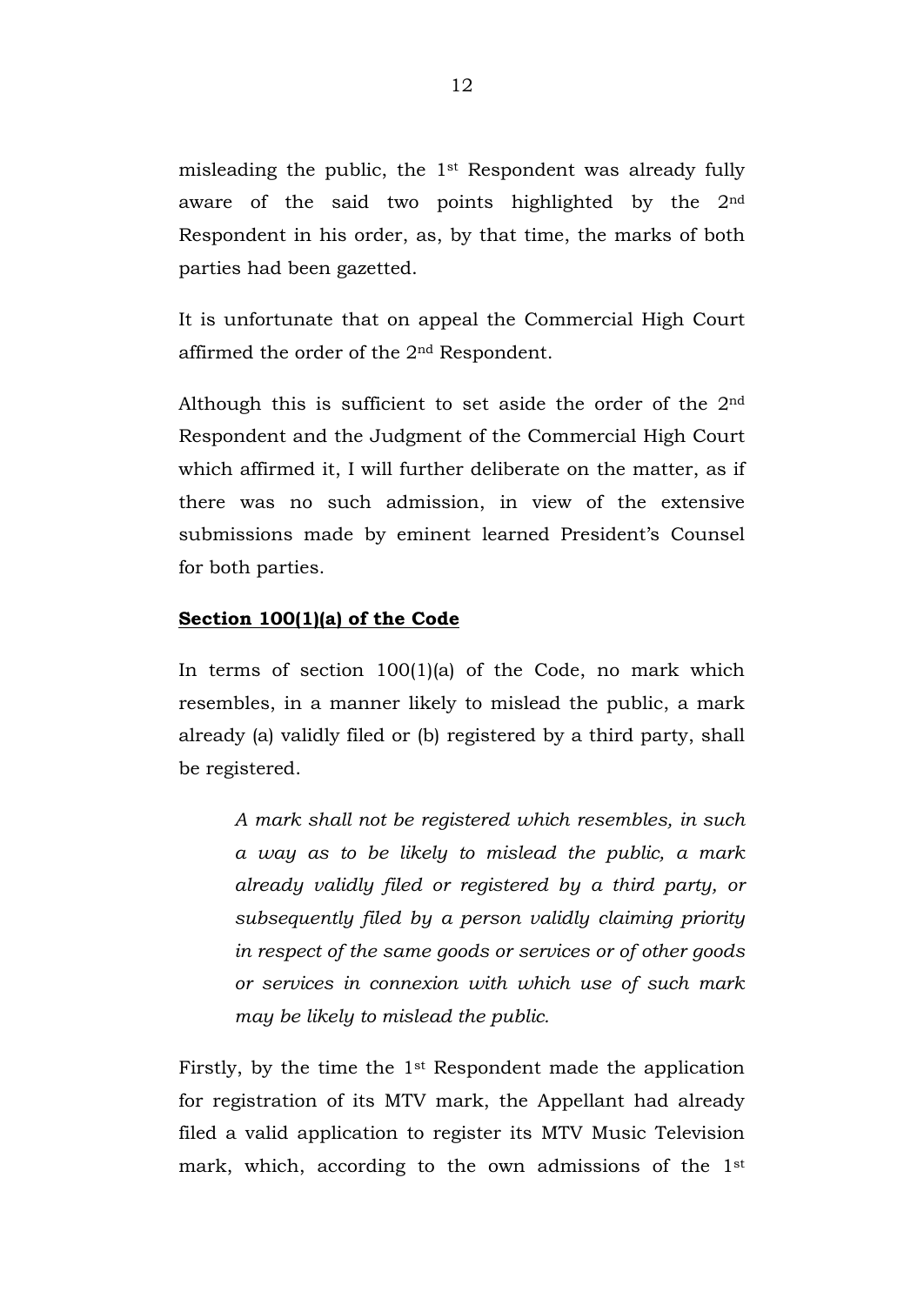Respondent quoted above, resembles the 1st Respondent's mark in such a way as to be likely to mislead the public. Then obviously the 1<sup>st</sup> Respondent's mark could not have been registered.

Secondly, when the 2nd Respondent made the order dated 30.06.1998 registering the 1st Respondent's mark, the Appellant's mark (which, according to the 1st Respondent resembles its mark causing confusion) had already been registered.

According to section 114(2) of the Code "*A mark when registered shall be registered as of the date of receipt by the Registrar of the application for registration, and such date shall be deemed for the purposes of this Part to be the date of registration.*" Hence the registration of the Appellant's mark takes effect from 15.05.1991, the date the application for registration was received by the 2nd Respondent. Then the 1st Respondent's mark could not have been registered on 30.06.1998 as a mark shall not be registered which resembles, in such a way as to be likely to mislead the public, a mark registered by a third party.

It is significant to note that section 100(1)(a) requires a likelihood of misleading the public. There is no necessity to prove that the misleading of the public has actually taken place or will definitely take place but only that it is likely to take place. The word "likely" denotes establishing a probability that the public will be misled.

#### **Can the Logo make the Difference?**

What is this logo the 2<sup>nd</sup> Respondent and the learned High Court Judge have placed such heavy reliance on in deciding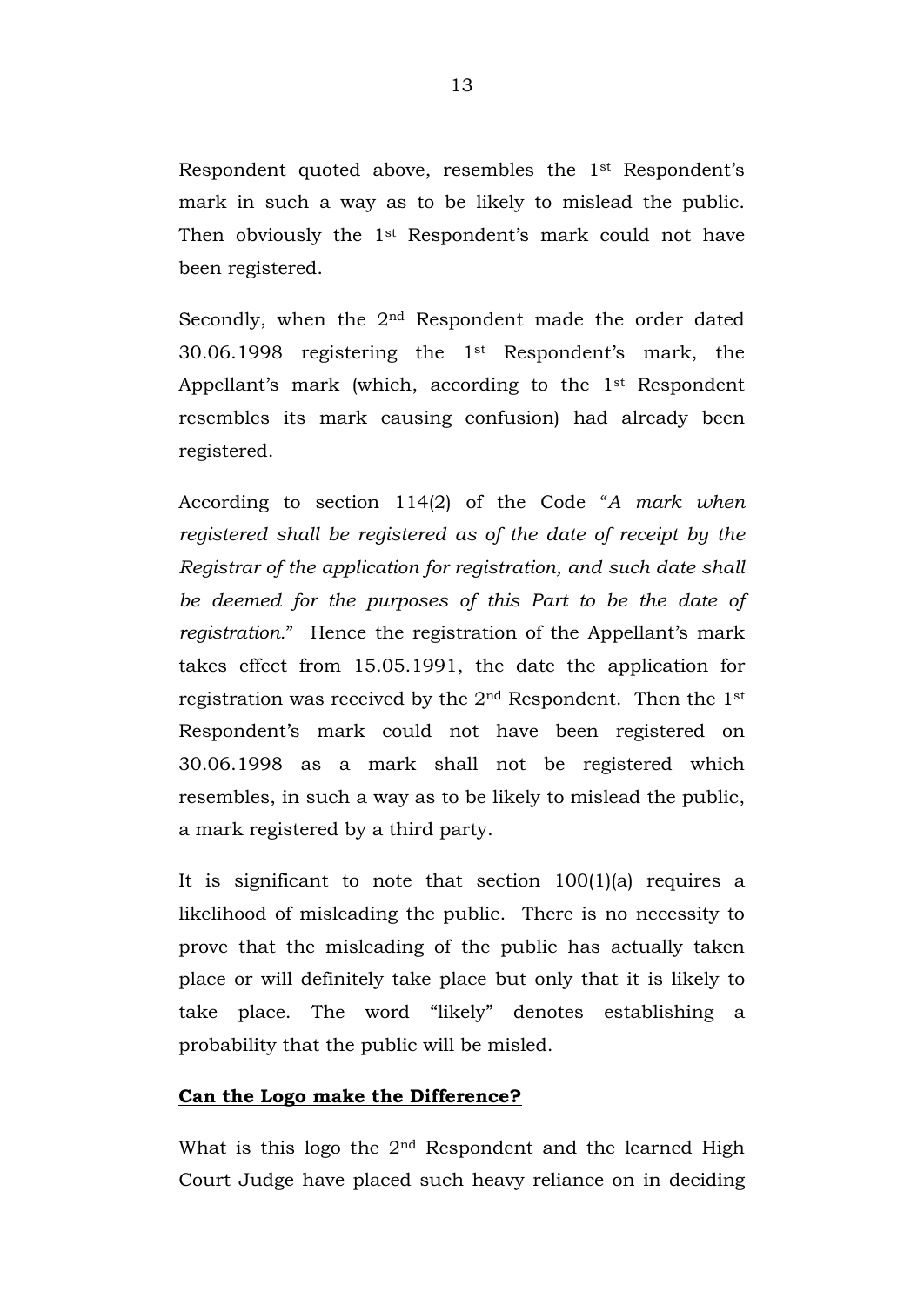the matter in favour of the 1st Respondent? This purported company logo of the 1st Respondent was already part of the propounded mark of the 1st Respondent when the 1st Respondent complained against the Appellant's MTV mark No. 61297 as being misleading, confusing, deceptive etc. in terms of *inter alia* the source, service and identity of the supplier. The logo was not something new, which the 2<sup>nd</sup> Respondent found for the first time at the inquiry. Hence there was no reason to give undue weightage to the logo of the 1st Respondent company in the propounded mark.

In the first place, do the public know that what is found in the 1st Respondent's mark in addition to MTV is the logo of the 1st Respondent? Have a look at the logo in the mark reproduced earlier. Does the logo play a dominant part in the mark so as to distinguish the two marks? Where is the evidence produced before the High Court for the High Court to state:

*The 1st defendant's logo is well known to the public of Sri Lanka and has been associated with the 1st defendant for a long period of time. Any person looking at the 1st defendant mark will immediately identify the mark with the 1st defendant because of the 1st defendant's logo in the mark. The logo of the 1st defendant has acquired reputation among the public in connection with its business and when the logo is formed a part of its trade mark the general public would know that it identifies with the services provided by the 1st defendant. The logo of the 1st defendant displayed conspicuously in its trade mark which forms part of the mark would clearly show the goods and services of the 1st defendant are*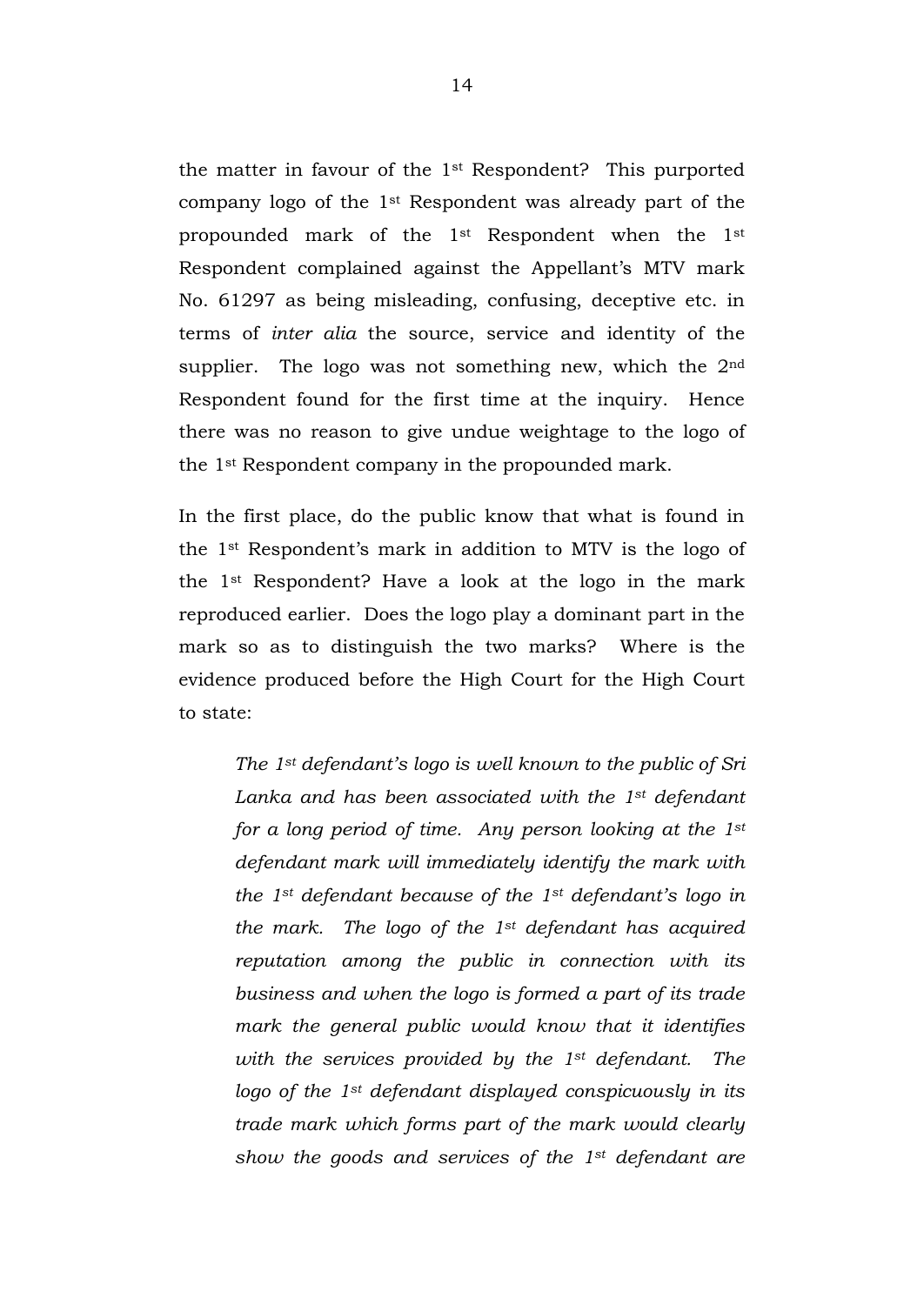*peculiar to him by reason of adopting the 1st defendant company logo.*

In fairness to the 1st Respondent and with respect to the learned High Court Judge, I must state that this kind of detailed factual description is not found even in any of the self-serving affidavits of the 1<sup>st</sup> Respondent or written submissions filed on behalf of the 1st Respondent before the Director of Intellectual Property or the High Court. I repeat, not a single document was tendered by the 1st Respondent with the affidavits to substantiate anything including this logo saga.

A mark which resembles another cannot be made distinctive by adding a device unless it makes a tangible difference between the two. No such impact is made by the addition of the device which the 1st Respondent claims is its logo.

# **Finding Equilibrium between the two Parties**

The learned High Court Judge commences the impugned Judgment dated 16.09.2003 in this manner:

*The plaintiff is the owner of the mark MTV Music Television which has been registered in the United States. The plaintiff registered its mark MTV Music Television in Sri Lanka by application No. 61297 in respect of class 38 on 15th May 1991. This application was opposed by the 1st defendant and after an inquiry held by the 2nd defendant, by his order dated 28th May 1998 rejected the opposition of the 1st defendant and accordingly dismissed the 1st defendant's opposition.*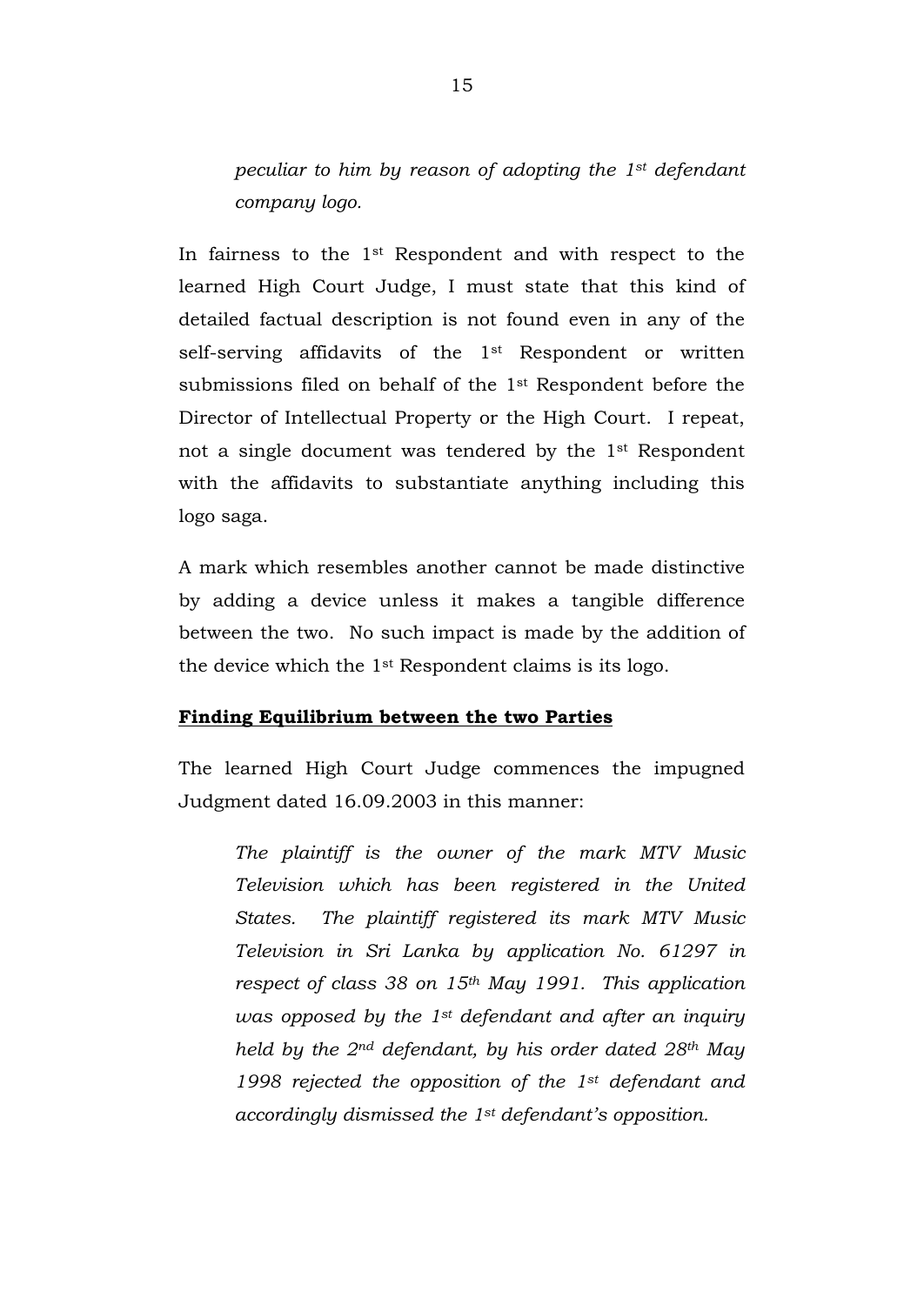Learned President's Counsel for the 1st Respondent quoted the above paragraph in his written submission to convince this Court that the 2nd Respondent was mindful of the fact that he had rejected the opposition of the 1st Respondent to the Appellant's mark when he rejected the opposition of the Appellant to the 1st Respondent's mark.

It appears that the learned High Court Judge assumed that because the 2nd Respondent had previously rejected the opposition of the 1st Respondent to the Appellant's mark, the 2nd Respondent was also correct to have reciprocally rejected the opposition of the Appellant to the 1st Respondent's mark, little realising that the two situations are incomparable.

In my view, in the facts and circumstances of this case, the 2nd Respondent had no choice but to allow the application of the Appellant, and thereafter to reject the application of the 1<sup>st</sup> Respondent. There was no question of balancing the rights of both parties.

#### **Identical or Resembling**

At the outset I must make it clear that the Appellant presented its case on the basis that the 1st Respondent's mark resembles the Appellant's mark and not that the marks are identical. Nevertheless, in the course of writing this Judgment, this matter – whether the two marks are identical or resemble each other – caused me some anxiety. Hence I thought I must advert to it although I am not inclined to make a conclusive view on that matter.

For a mark to be considered identical to another mark, it need not necessarily be the exact copy of the other. If the dominant element or the most prominent part or the eye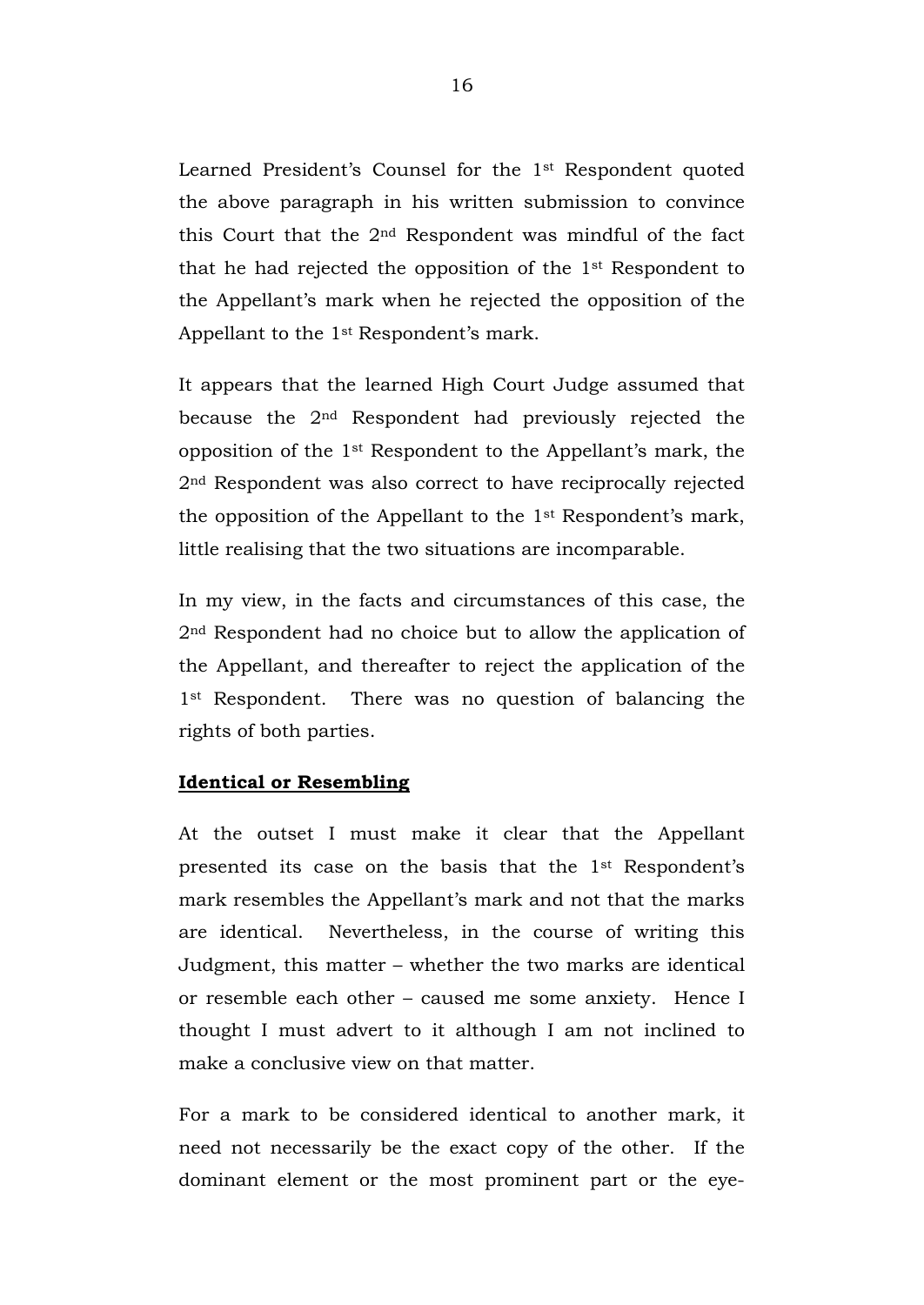catching distinctive component of the mark is identical to that of the other, arguably, the mark is identical notwithstanding differences are identifiable upon a side by side comparison.

In *De Cordova v. Vick Chemical Co. (1951) 68 RPC 103 at 105- 106*, the Privy Council declared:

*[A] mark is infringed by another trader if, even without using the whole of it upon or in connection with his goods he uses one or more of its essential features. The identification of an essential feature depends partly on the court's own judgment and partly on the burden of the evidence that is placed before it. A trade mark is undoubtedly a visual device; but it is well-established law that the ascertainment of an essential feature is not to be by ocular test alone. Since words can form part, or indeed the whole, of a mark, it is impossible to exclude consideration of the sound or significance of those words. Thus it has long been accepted that, if a word forming part of a mark has come in trade to be used to identify the goods of the owner of the mark, it is an infringement of the mark itself to use that word as the mark or part of the mark of another trader, for confusion is likely to result.*

In *Associated Rediffusion v. Scottish Television [1957] RPC 409*, the Plaintiffs were the registered owners of the trade mark "TV Times" in respect of printed periodicals and publications relating to matters connected with television broadcasts. The Defendants proposed to publish a magazine listing Scottish programmes under the title "Scottish TV Times" or "Scottish Television Times". The Plaintiffs were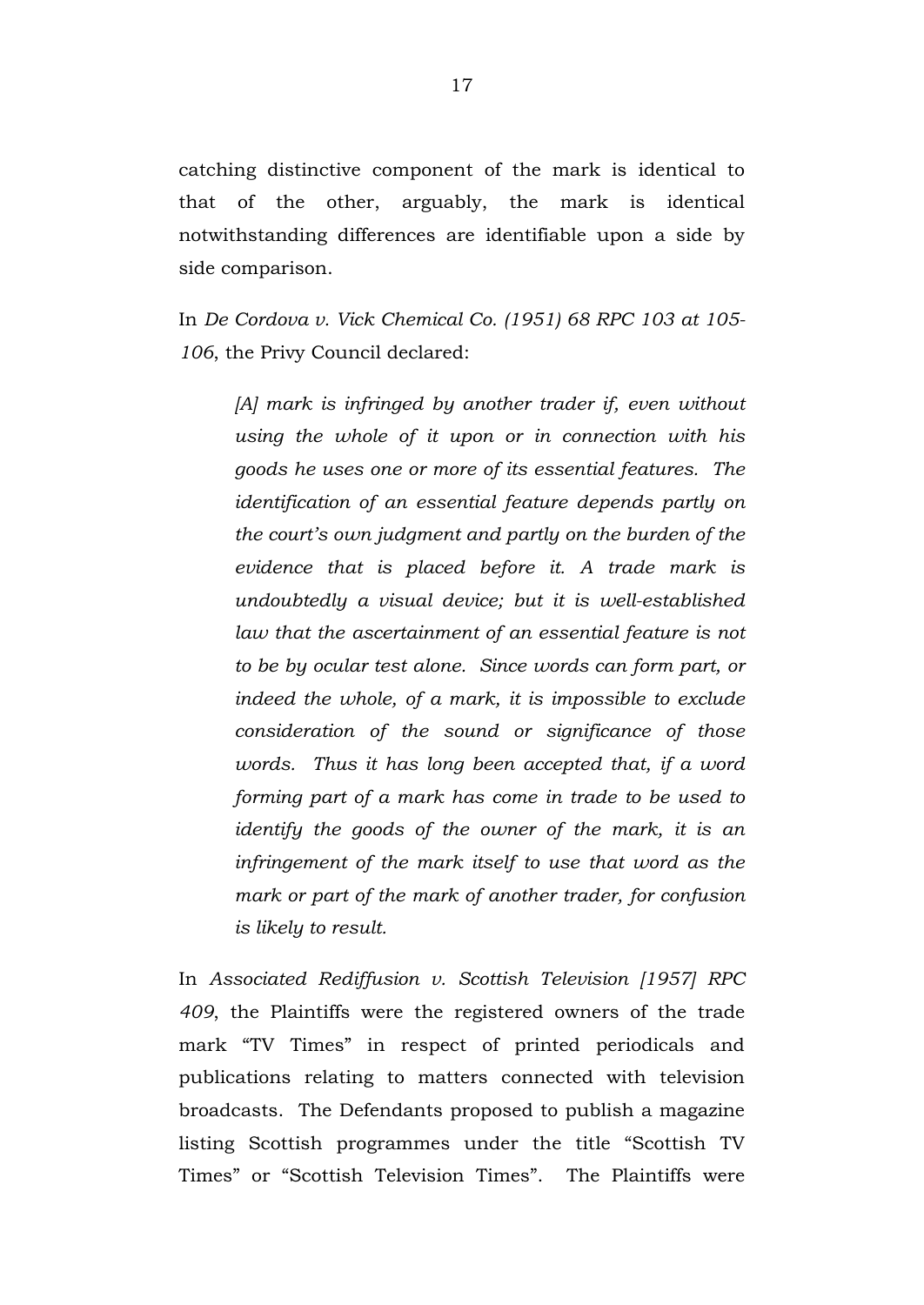operating substantially in the English market and the Defendants proposed to operate substantially in the Scottish market. In an action for infringement, an interim injunction was granted against the Defendants.

Salmon J. observed at page 414:

*It seems to me that the essential feature of the Plaintiffs' Trade Mark is the juxtaposition of the words "TV Times". No one I think could pretend – and I am sure the Plaintiffs do not – that they have any right in the name "Television" or "TV" by itself, still less could they have any right in the name "Times" by itself. The essential element, or the essential feature, of this Trade Mark, as it seems to me, particularly as it is in respect of printed periodical publications relating to matters connected with television broadcasts, is the use of the two names together, "TV Times".*

*There is a good deal of evidence before me that the use of the words "Scottish TV Times" would be likely to cause confusion in the minds of many people and would be likely to lead many people to suppose that the "Scottish TV Times" was the Scottish edition of the Plaintiffs' publication…I think that the question I have to pose myself is not "If two people saw these papers side by side would they confuse them?", but, "Is the use of the name 'Scottish Television Times' likely to lead to confusion, likely to cause people to think that that publication is or may be the Scottish edition of the Plaintiffs' journal?". I do not believe (that it makes any difference that the word "Television" is written in the name rather than "TV". Whatever the Defendants call it I*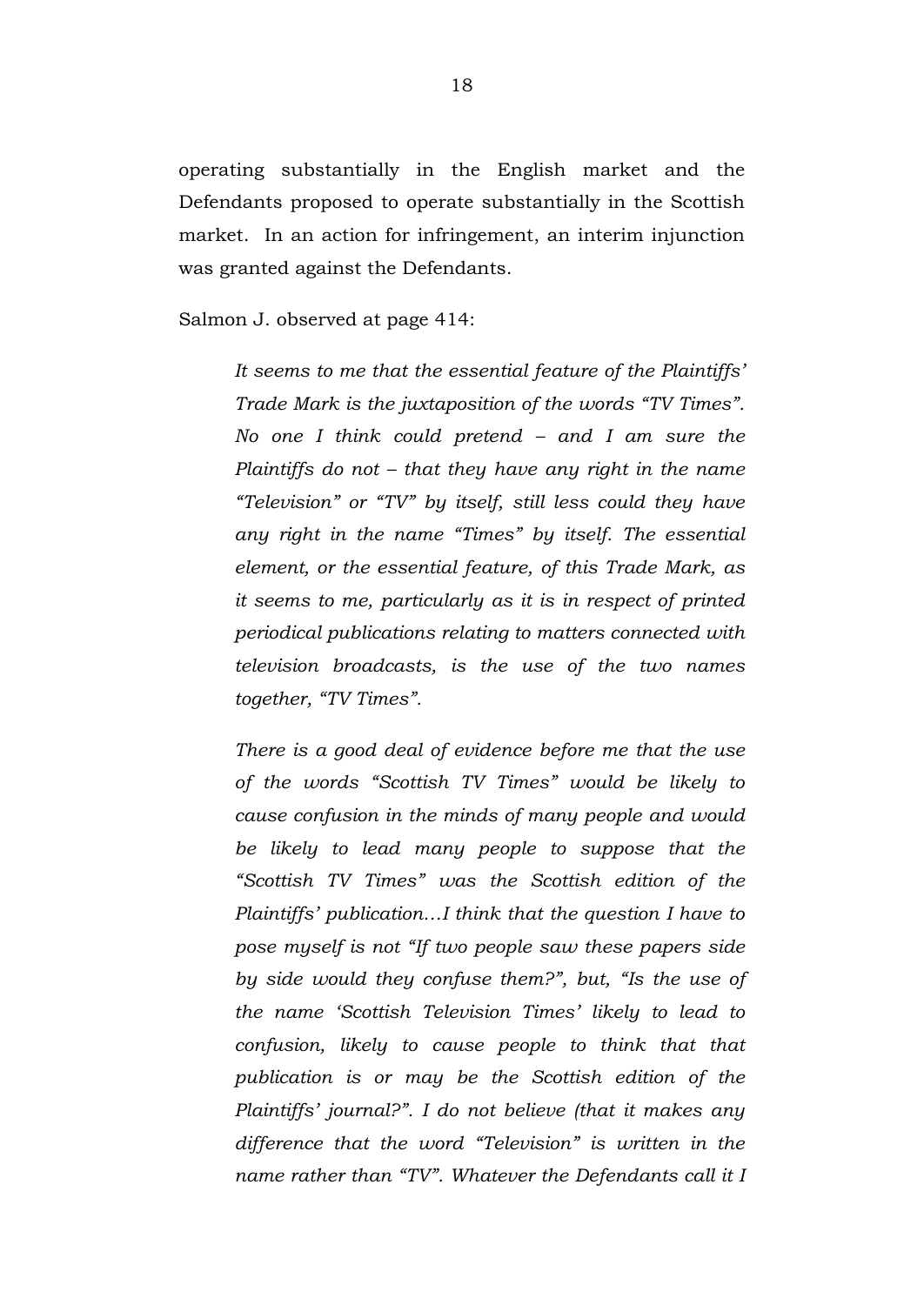*think it is plain – and I think it must be very plain to the Defendants – that the vast bulk of the public will refer to that paper as the "TV Times".* 

If a mark is identical to a registered mark phonetically and visually and is also used in the course of trade for identical goods and services, a double identity is established.

*Kerly's Law of Trade Marks and Trade Names*, 14th Edition, paragraph 14-051 at page 375, states:

*Once the defendant's sign has been identified it must be compared with the registered mark to determine if it is identical. Again, this is a matter to be considered from the perspective of the average consumer. A sign will be identical with the registered mark where it reproduces, without any modification or addition, all the elements constituting the mark or where, viewed as a whole, it contains differences so insignificant they may go unnoticed by the average consumer.*

Article 5(1) of Council Directive No. 89/104/EEC to approximate the laws of the Member States of the European Union relating to trade marks (Trade Mark Harmonisation Directive) provides:

*The registered trade mark shall confer on the proprietor exclusive rights therein. The proprietor shall be entitled to prevent all third parties not having his consent from using in the course of trade:*

*(a) any sign which is identical with the trade mark in relation to goods or services which are identical with those for which the trade mark is registered;*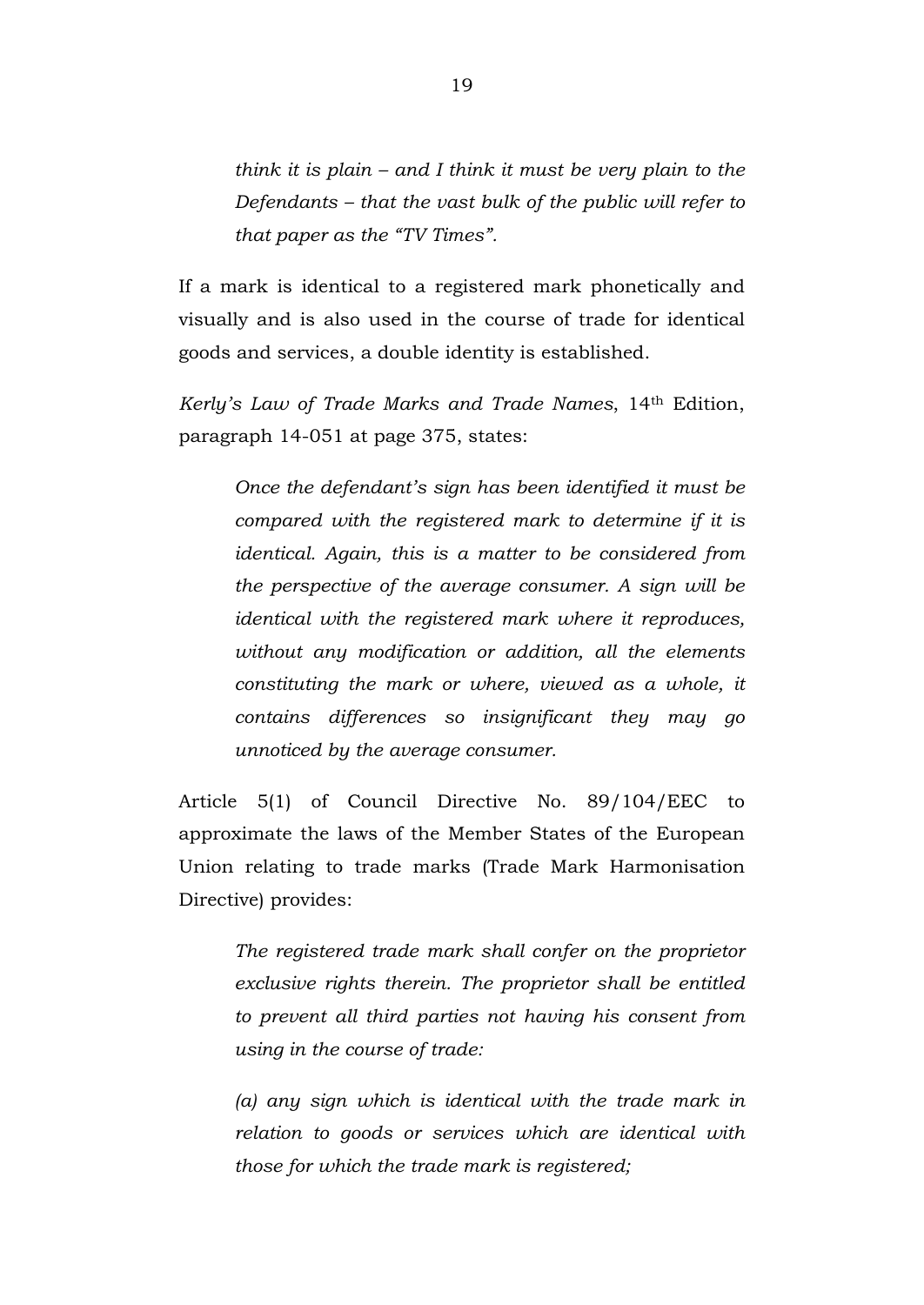*(b) any sign where, because of its identity with, or similarity to, the trade mark and the identity or similarity of the goods or services covered by the trade mark and the sign, there exists a likelihood of confusion on the part of the public, which includes the likelihood of association between the sign and the trade mark.*

In interpreting the said Article 5(1)(a), a Nine Judge Bench of the European Court of Justice in the case of *LTJ Diffusion SA v. Sadas Vertbaudet SA [2003] ETMR 83* held:

*Article 5(1)(a) of the directive must be interpreted as meaning that a sign is identical with the trade mark where it reproduces, without any modification or addition, all the elements constituting the trade mark or where, viewed as a whole, it contains differences so insignificant that they may go unnoticed by an average consumer.*

Is there an arguable case that the 1st Respondent's mark is identical to that of the Appellant because the main element in both marks is MTV? The get-up and the words Musical Television in small letters by the Appellant and the small sized logo of the 1st Respondent are subordinate to the said dominant element.

Perhaps with this in mind – probably not – learned President's Counsel for the 1st Respondent, in his ingenuity, making a comparison between section 10(1) of the English Trade Marks Act of 1994 and section 117(2)(a) of the Code of Intellectual Property Act of 1979 in Sri Lanka submits that although in English Law section 10(1) mandates that a trademark which is identical to a registered trademark and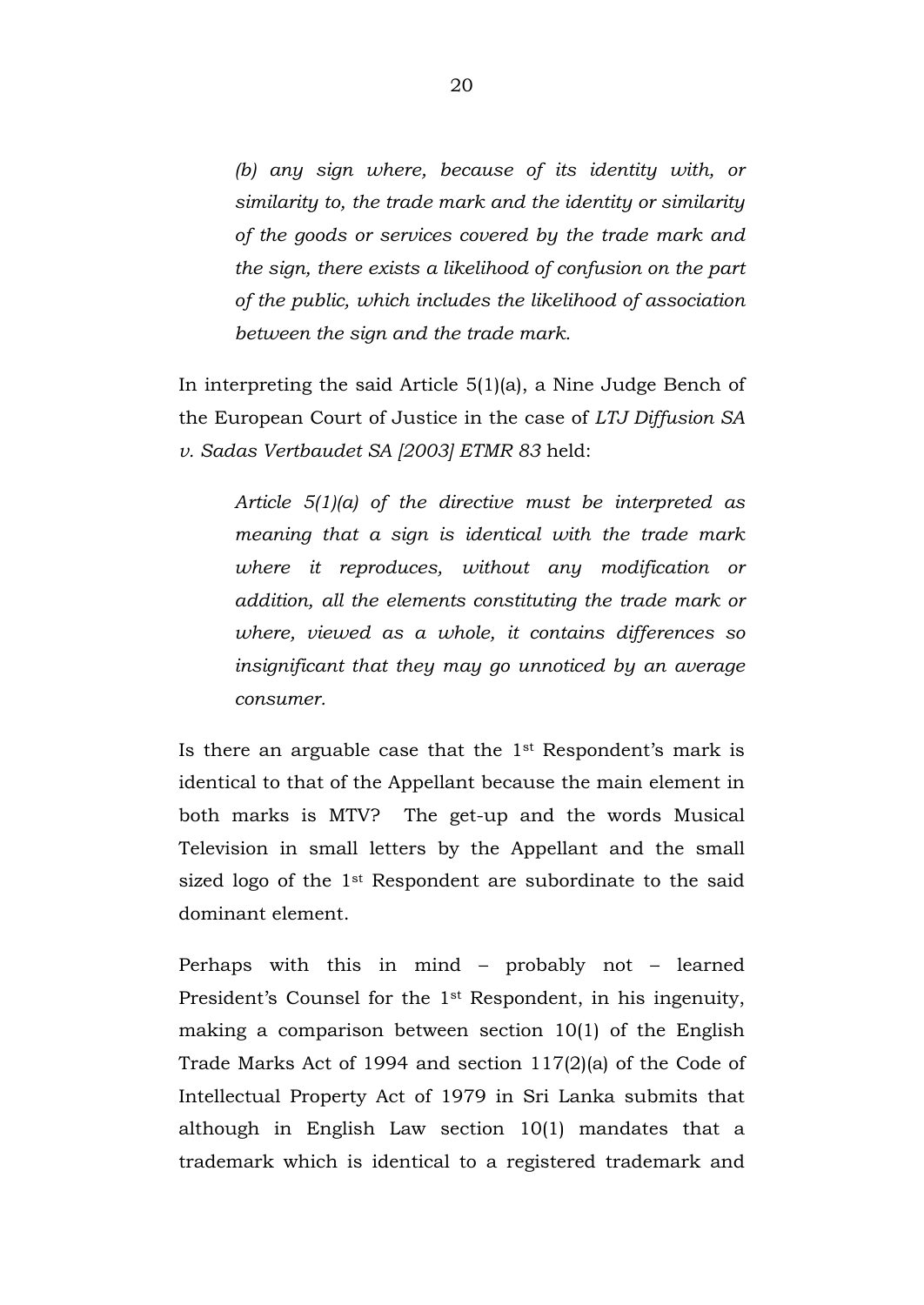used for identical goods would result in automatic infringement without proof of anything further, "*In our law however even if an identical trademark to the registered trademark is used (any use of the mark) in order to prove infringement, the owner of the mark has to also prove that such use is likely to mislead the public*."

Section 10(1) of the English Trade Marks Act of 1994 enacts:

*A person infringes a registered trade mark if he uses in the course of trade a sign which is identical with the trade mark in relation to goods or services which are identical with those for which it is registered.*

Section 117(2)(a) of the Code of Intellectual Property Act enacts:

*Without the consent of the registered owner of the mark third parties are precluded from the following acts:*

> *any use of the mark, or of a sign resembling it, in such a way as to be likely to mislead the public for goods or services in respect of which the mark is registered, or for other goods or services in connexion with which the use of the mark or sign is likely to mislead the public.*

I accept that there is a difference between our Code and the English Act. Our Code focuses on the resemblance of marks and not identical marks. If a mark is identical to (not resembling) a registered trade mark and relates to identical goods or services, misleading the public is, for all practical purposes, inevitable. I must add that there may be situations where the use of well-known marks can be denied even in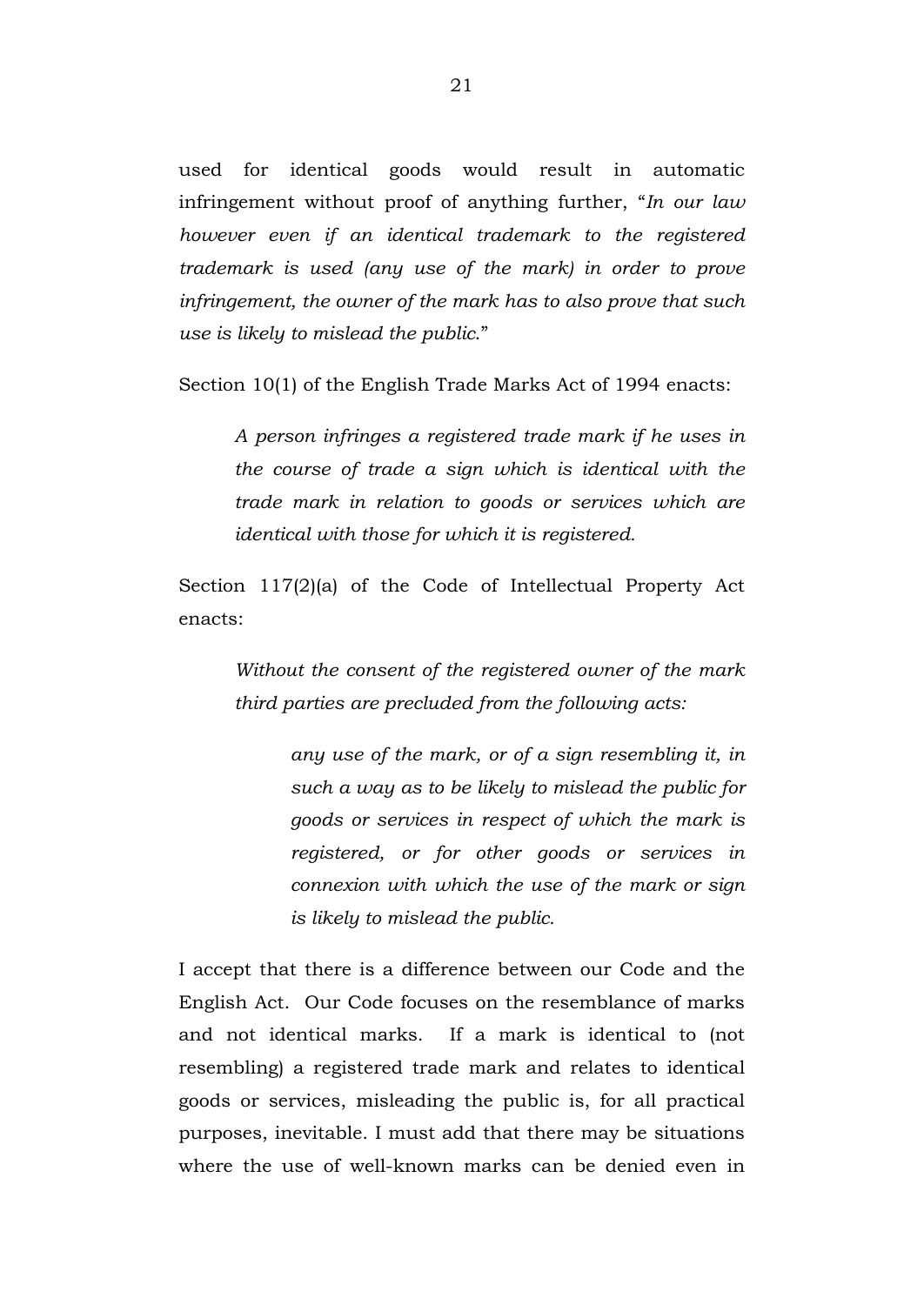respect of completely dissimilar goods and services, as it might confuse the public that the goods and services originate from the same trade source. The registration of an identical mark in relation to identical goods and services can conveniently be challenged under unfair competition. The Court in such circumstances can, under section 114 of the Evidence Ordinance, draw a presumption in favour of the owner of the registered mark allowing the propounder of the subsequent mark to rebut such a presumption.

Although this was not expressly stated in the Code, it is expressly stated in section 121(4) of the existing Intellectual Property Act, No. 36 of 2003:

*The court shall presume the likelihood of misleading the public in instances where a person uses a mark identical to the registered mark for identical goods or services in respect of which the mark is registered.*

This does not mean that the Court could not have drawn such a presumption under the Code.

#### **Resemblance of the Marks**

When a mark resembles another mark, confusion or the misleading of the public, particularly as to the source of the goods or services, is anticipated.

There is no standard formula in assessing the resemblance of marks. It is not correct to compare a part of the mark with a part of the other mark. The marks shall be considered as a whole. In doing so, the Court will not examine the marks in too much detail. A side by side comparison with microscopic scrutiny would be out of place. A critical comparison of the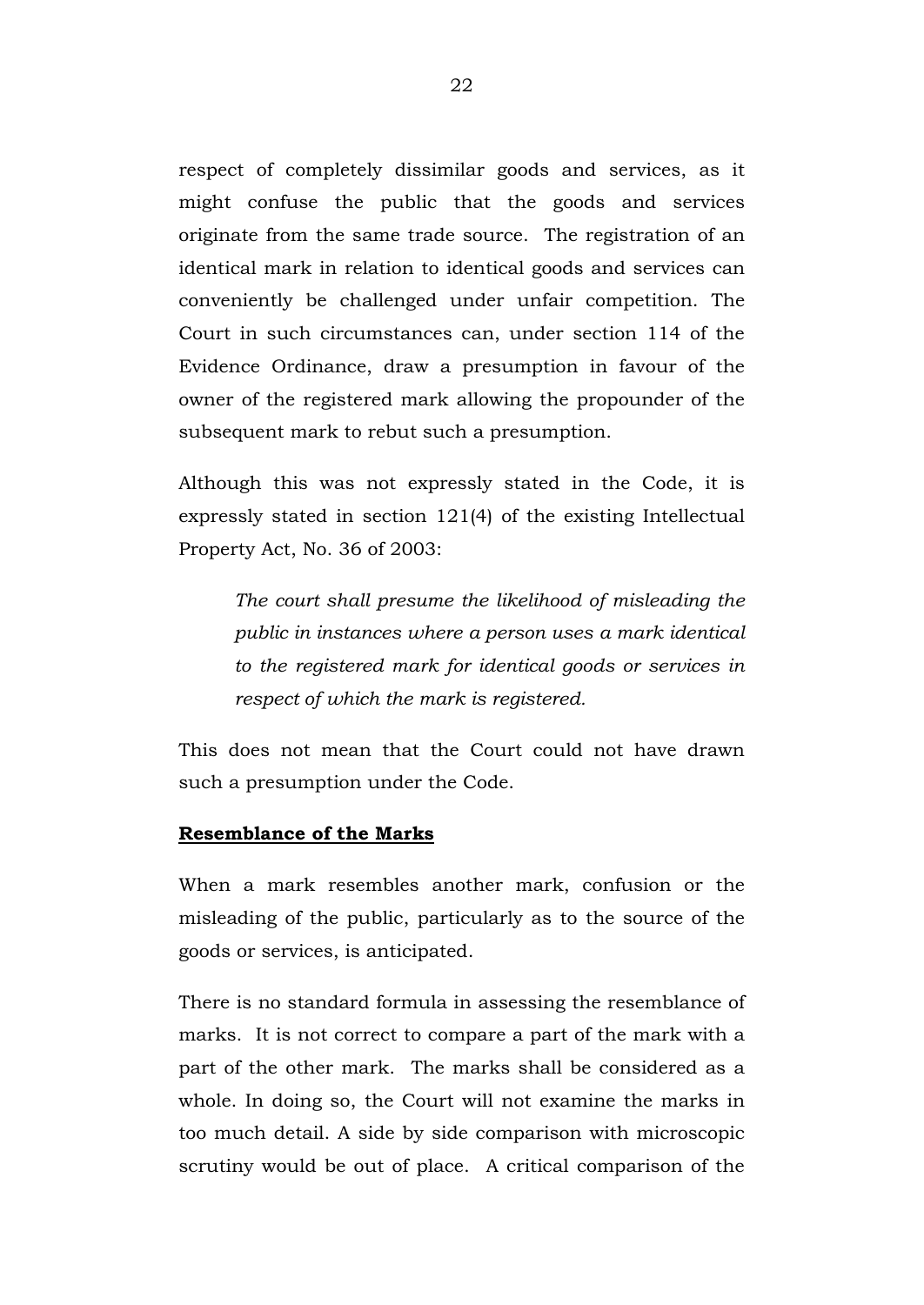marks such as word by word, letter by letter and syllable by syllable might disclose numerous points of difference. Nonetheless, in the field of trade, the ordinary customer does not take decisions after such close scrutiny. What is important is the overall impression created whilst bearing in mind that ordinary members of the public have an ordinary memory and not an extraordinary memory, acuteness or sharpness. How the two marks appear in the course of trade literally, visually, phonetically and conceptually are all relevant factors. Also relevant are the nature of the goods or services the marks are used for, the nature of the end users of such goods or services, their modes of purchase, their methods of use etc. This is not an exhaustive list but only a guide to be adopted in considering the resemblance of marks. Factors may vary from case to case. So does the weight to be attached to them. That is why in *Wagamama Ltd v. City Centre Restaurants PLC [1995] FSR 713* at 732, Laddie J. remarked "*Whether there has been trade mark infringement is more a matter of feel than science.*"

In the *Pianotist Co. Ltd. case (1906) 23 RPC 774 at 777*, Parker J. opined:

*You must take the two words. You must judge of them both by their look and by their sound. You must consider the goods to which they are to be applied. You must consider the nature and kind of customer who would be likely to buy these goods. In fact you must consider all the surrounding circumstances; and you must further consider what is likely to happen if each of those trade marks is used in a normal way as a trade mark for the goods by the respective owners of the*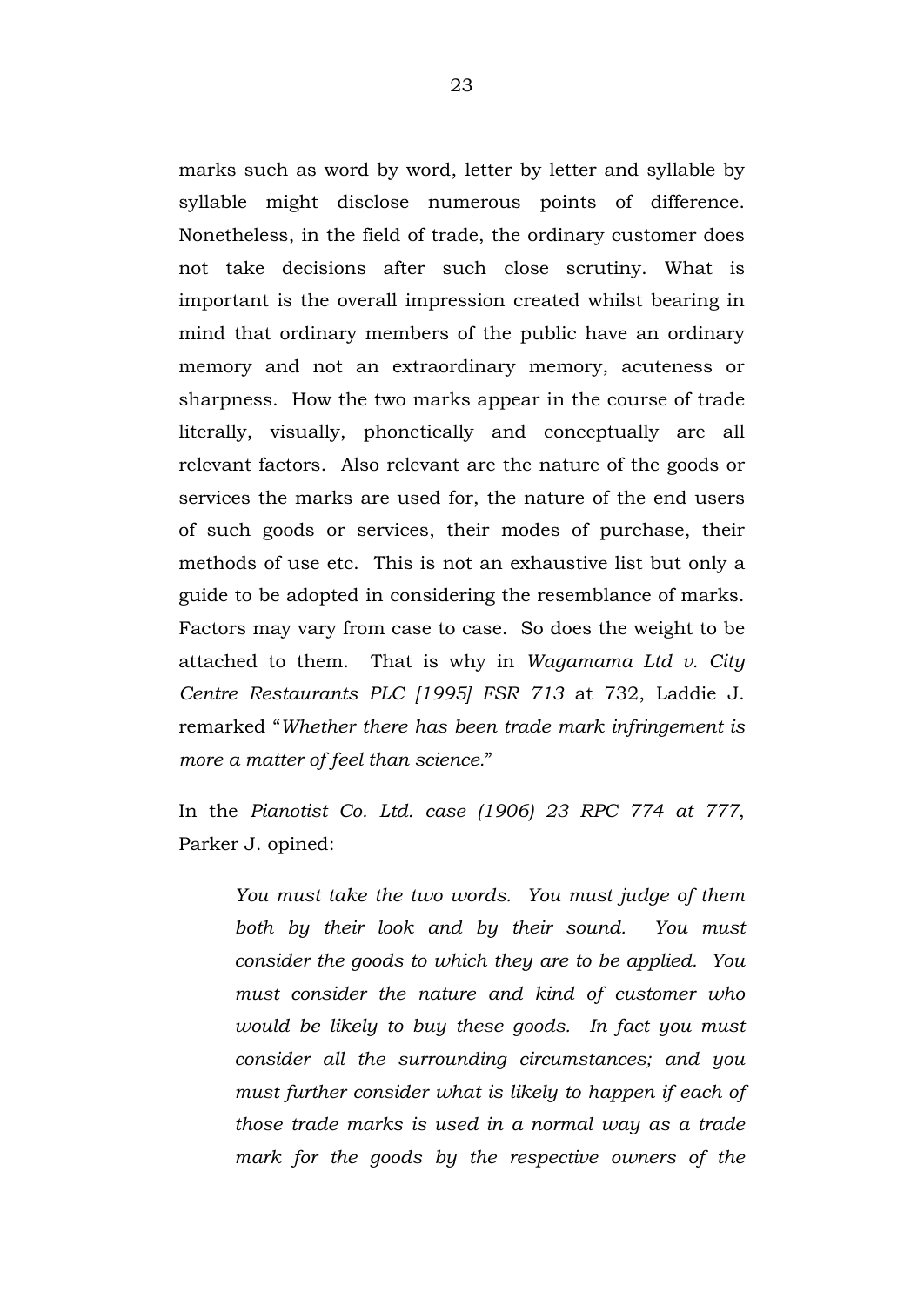*marks. If, considering all those circumstances, you come to the conclusion that there will be confusion - that is to say, not necessarily that one man will be injured and the other will gain illicit benefit, but that there will be a confusion in the minds of the public which will lead to confusion in the goods - then you may refuse the registration, or rather you must refuse registration in that case.*

The degree of resemblance necessary to uphold an objection for registration cannot be tabulated. It is a question of fact.

In *Seixo v. Provezende (1865-66) LR 1 Ch App 192 at 196*, Lord Cranworth declared:

*What degree of resemblance is necessary from the nature of things, is a matter incapable of definition à priori. All that courts of justice can do is to say that no trader can adopt a trade mark so resembling that of a rival, as that ordinary purchaser, purchasing with ordinary caution, are likely to be misled. It would be a mistake, however, to suppose that the resemblance must be such as would deceive persons who should see the two marks placed side by side. The rule so restricted would be of no practical use.*

There is no necessity to copy the registered mark. If the goods or services bear the same name when used in trade circles, confusion cannot be ruled out.

Lord Cranworth continued at 196-197:

*If a purchaser looking at the article offered to him would naturally be led, from the mark impressed on it, to*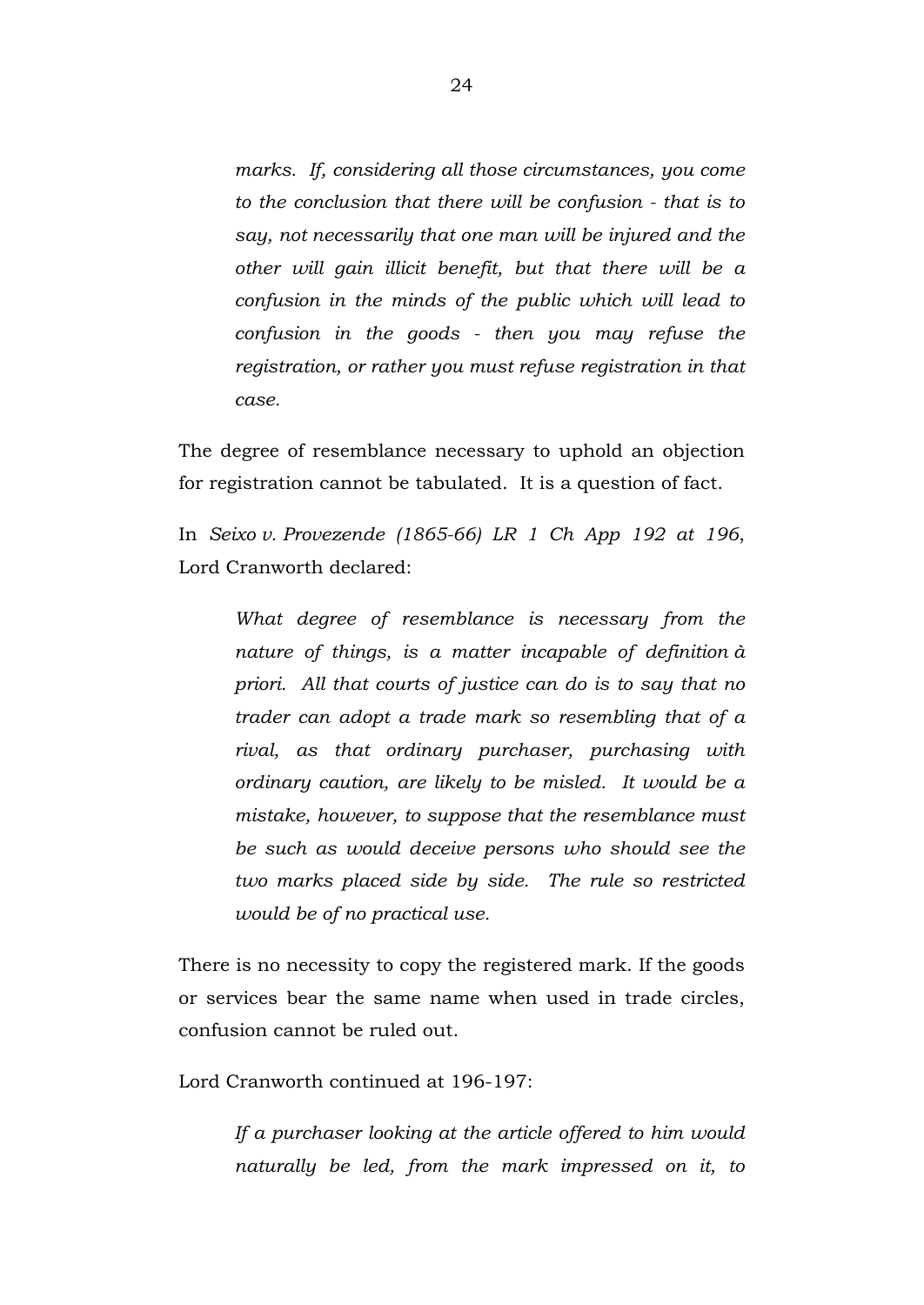*suppose it to be the production of the rival manufacturer, and would purchase it in that belief, the Court considers the use of such a mark to be fraudulent. But I go further. I do not consider the actual physical resemblance of the two marks to be the sole question for consideration. If the goods of a manufacturer have, from the mark or device he has used, become known in the market by a particular name, I think that the adoption by a rival trader of any mark which will cause his goods to bear the same name in the market, may be as much a violation of the rights of that rival as the actual copy of his device.* 

*Ever since the year 1848, the Plaintiff, Baron Seixo, had caused his casks to be stamped with his coronet and the word "Seixo," and the evidence shews that his wines had thus acquired in the market the name of "Crown Seixo Wine". When, therefore, the Defendants, in the year 1862, adopted as their device a coronet, with the words "Seixo de Cima," meaning "Upper Seixo," below it, the consequence was almost inevitable that persons with only the ordinary knowledge of the usages of the wine trade from Oporto would suppose that, in purchasing a cast of wine so marked, they were purchasing what was generally known in the market as "Crown Seixo Wine".*

Although the marks are compared as a whole, emphasis is placed on the dominant elements of the marks.

In *Athinaiki Oikogeniaki Artopoiia Avee v. OHIM [2006] ECR II-785*, the figurative mark "FERRO" (the word FERRO on a banner) was held to be similar to the well-known mark "FERRERO" in respect of same class of goods – the dominant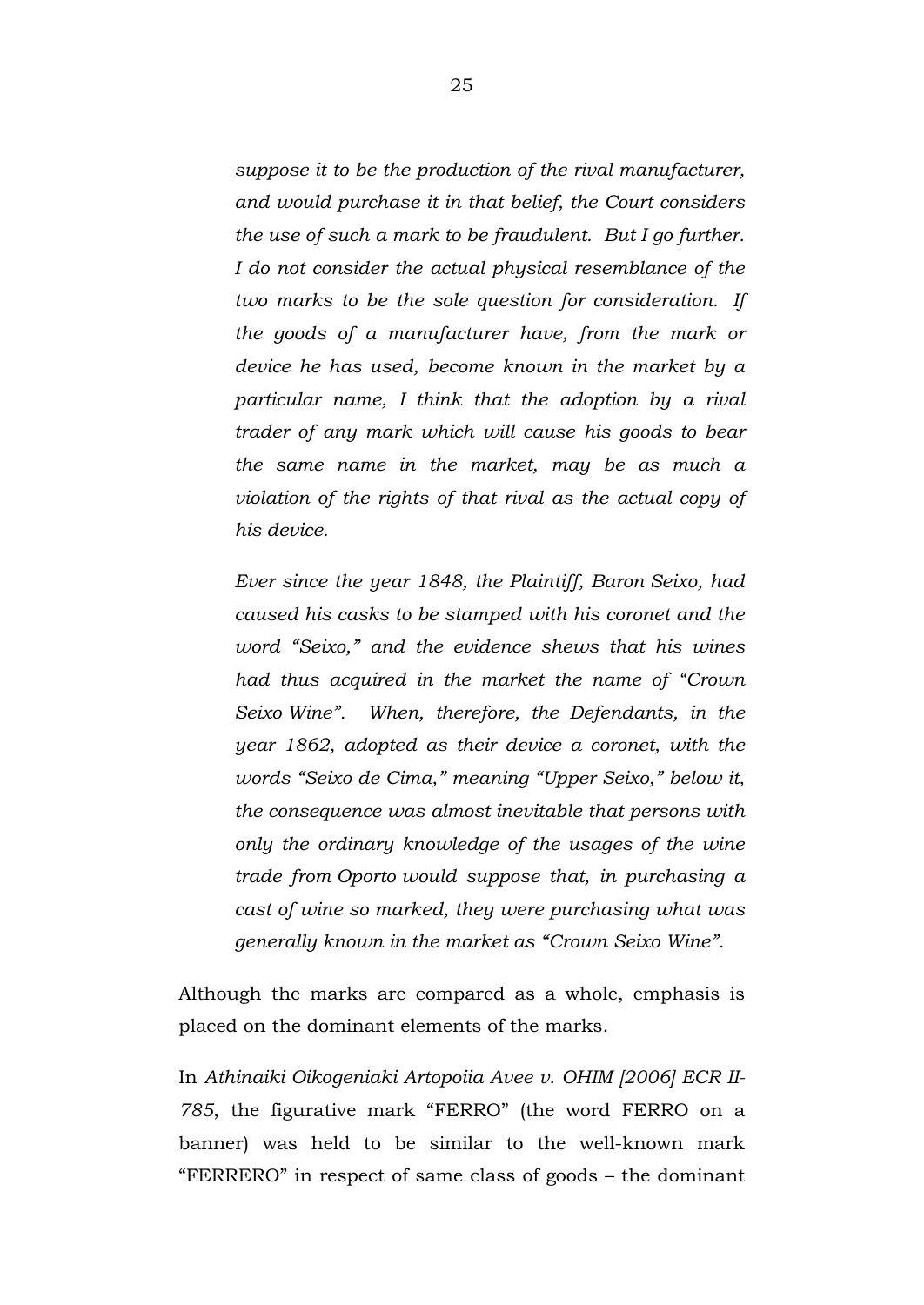verbal element was phonetically and visually similar. Here the verbal element FERRO was dominant, prevailing over the figurative banner which was of purely secondary importance and without distinctive character. The marks shared the same letters in the same order, and the differing number of syllables did not detract from this visual similarity.

A word of caution is required: the Director of Intellectual Property and the Commercial High Court need not rely too heavily on decided cases as those cases have been decided on their own unique facts and circumstances. Those authorities can only be used as guides.

The 2nd Respondent in his order refers to some decided authorities in support of his conclusion that the 1st Respondent's mark is not similar to the mark of the Appellant. He says:

*Parker J. [in Pianotist Application (1906) 23 RPC 774] held that the mark "NEOLA" was not similar to "PIANOLA"; the numerals "99" and words "Double nine" held not similar to "999" in Ardoth Tobacco v. Sandorides 42 RPC 30; "POL-RAMA" was held not similar to "POLAROID" in Pol-Rama TM (1977) RPC 581; and ACEC TM (1965) RPC 369 where the well-known word "ACE" was held not similar to the letters "ACEC".* 

However the facts and circumstances of these cases are different from those of the instant case. Let me explain this in further detail because it may be useful in the future decision-making process. The 2nd Respondent in the above paragraph refers to four cases. I will consider them one by one.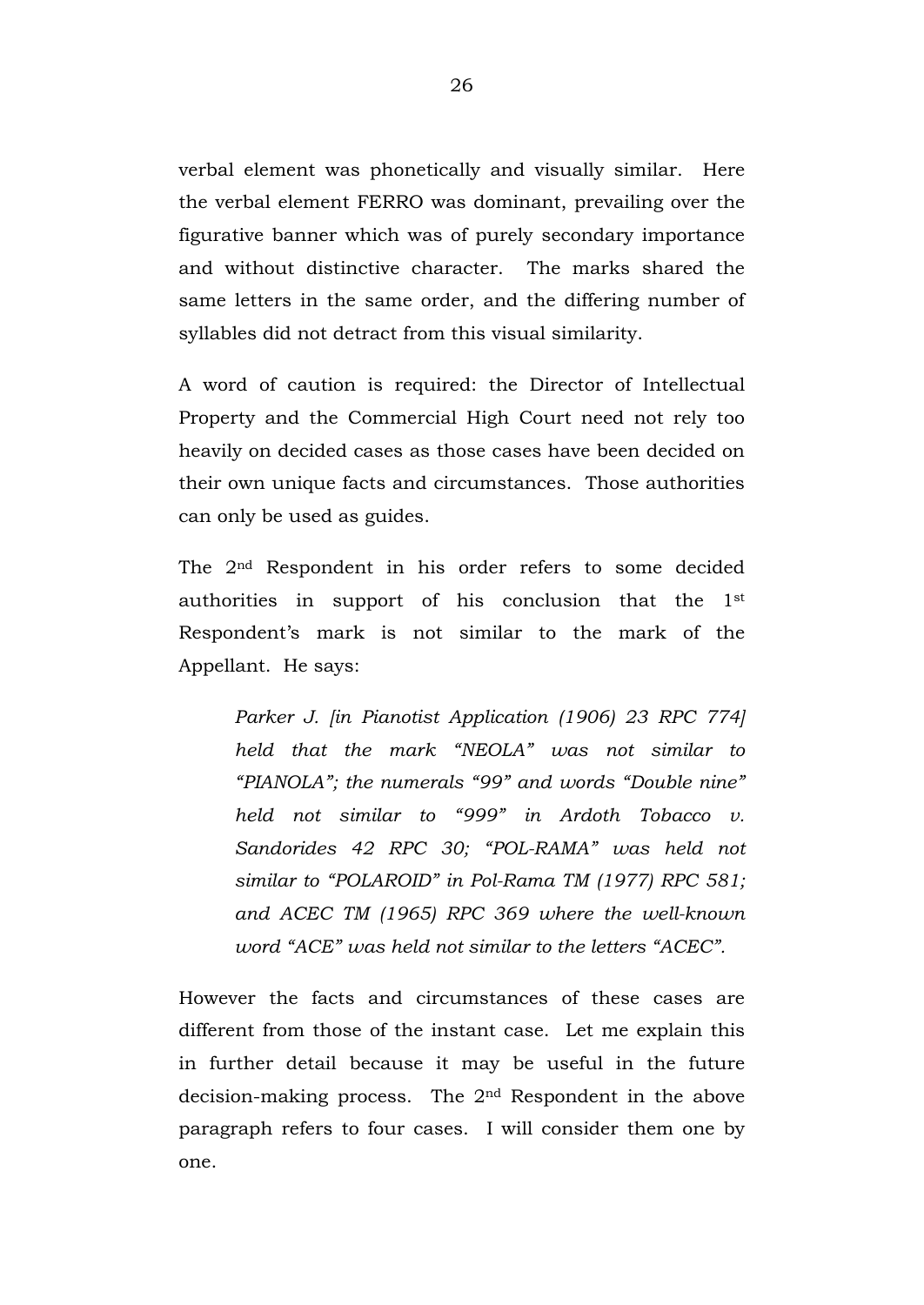In the *Pianotist Co. Ltd. case (1906) 23 RPC 774*, the Appellant had registered its trademark "Pianola" in Class 9 for all goods in that class. Thereafter, the Respondent applied to register "Neola" for a piano player being a musical instrument included in Class 9. The objection by the former to the latter's mark was overruled. Dismissing the appeal filed against that order, Parker J. observed at pages 777-778:

*[T]he argument before me has taken two lines. In the first place, it is suggested that the importance of the Trade Mark "Pianola" lies in its termination, and that anybody who takes a word with a similar termination may cause confusion in the mind of the public. The second way it is put to me is, that the sounds of the words, although the look of the words may be different, are likely to be so similar that a person asking for a "Pianola" might have a "Neola" passed off on him, or vice versa.* 

*Of course, one knows that the persons who buy these articles are generally persons of some education, (it is not quite the same as somebody going and asking for washing soap in a grocer's shop) and some consideration is likely to attend the purchase of any instrument of the cost of either of these instruments, whether it be a "Pianola" or a "Neola". Now, in my opinion is that having regard to the nature of the customer, the article in question, and the price at which it is likely to be sold, and all the surrounding circumstances, no man of ordinary intelligence is likely to be deceived. If he wants a "Pianola" he will ask for a "Pianola", and I cannot imagine that anybody hearing*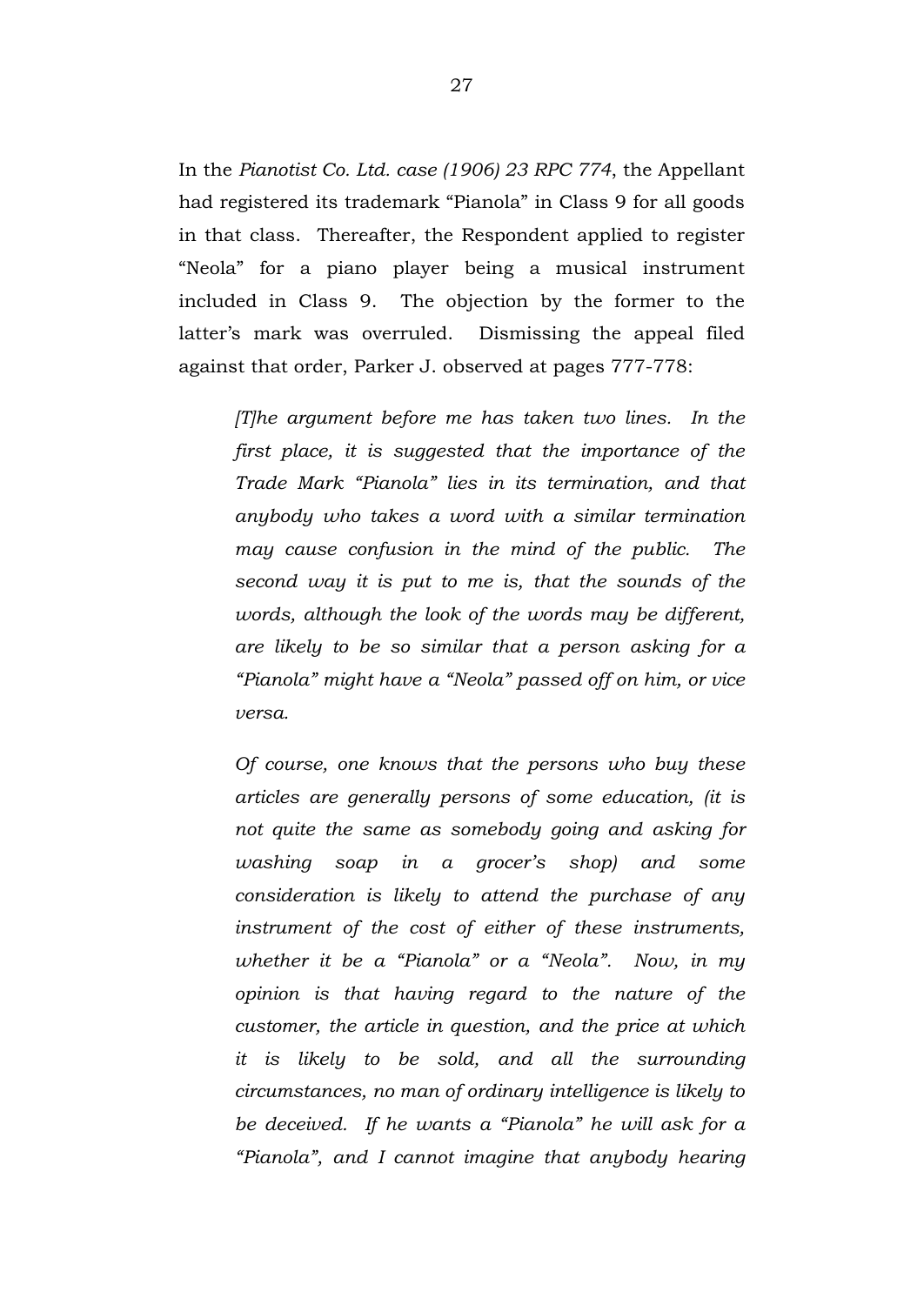*the word "Pianola" if pronounced in the ordinary way in the shop, and knowing the instruments as all shopmen do would be likely to be led to pass off upon that customer a "Neola" instead of "Pianola".*

This part of the Judgment is important:

*There is another point in the matter – though I do not know that it is very material – that is, that according to the evidence the "Pianola" is, practically speaking, an outside attachment, to be attached to the piano. The "Neola", on the other hand, is a thing where there is no outside attachment at all, but the mechanical part of the machine is inside the case of the piano, so that anybody who really wanted a "Pianola" and knew what the "Pianola" was would not be likely to mistake the actual article, even if the "Neola" was tendered to him, for that which he desired to buy.* 

If I may repeat for emphasis: "*the "Pianola" is, practically speaking, an outside attachment, to be attached to the piano. The "Neola", on the other hand, is a thing where there is no outside attachment at all, but the mechanical part of the machine is inside the case of the piano.*"

In the instant application, the  $1<sup>st</sup>$  Respondent's mark predominantly consists of the word MTV, which is literally and phonetically identical, not similar, to the dominant part of the Appellant's registered mark, which both parties use for the same service, i.e. the transmission or diffusion of television programmes.

In *Ardath Tobacco Co. Ltd. v. W. Sandorides Ld. (1924) 42 RPC 50*, the question was the use of the numbers "999" by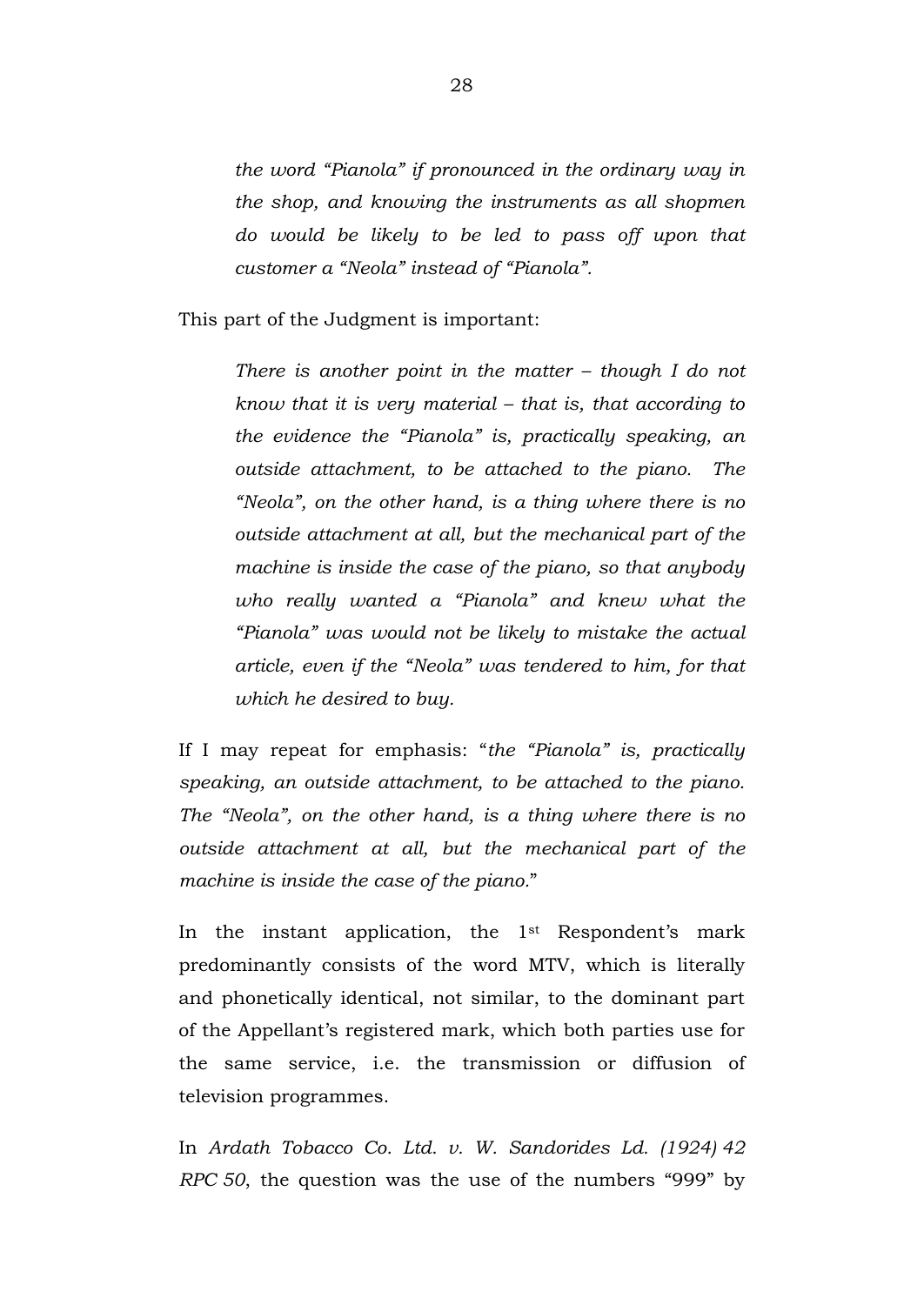the Plaintiff and "99" by the Defendant in their respective marks, after the names "State Express" and "Lucana" respectively, on the cigarette boxes of the two companies. It was held not to be similar.

This case can be distinguished from the instant case as one of the main reasons given to dismiss the Plaintiff's claim in *Ardath Tobacco Co. Ltd.* was that the Plaintiff's customers commonly asked for "State Express" cigarettes and not "999" cigarettes. Thus there was no risk of deception or confusion. However, this is not the situation with regard to MTV. Both parties transmit television programmes with the MTV mark.

In the *POL-RAMA Trade Mark case [1977] RPC 581*, the application to register "POL-RAMA" as a trade mark for sunglasses with polarising lenses was opposed by the proprietors of the mark "POLAROID". The reasons given to conclude that there was no danger of confusion from the phonetic aspect were:

*Whatever way the prefix POL- of the applicant's mark is pronounced the mark as a whole, even when spoken quickly or casually, will, I think, have three syllables, POL-RA-MA, whereas POLAROID spoken similarly will have two, POLE-ROID. I think that there is a more definite break between the first and second syllables of POL-RAMA than with POLAROID and greater emphasis placed on the RA-second syllable.…from the phonetic point of view, the -ROID ending of POLAROID is a component of the mark which makes an impression on the hearer.…I think that less stress is likely to be placed on the prefix of POL-RAMA and more weight given to the suffix -RAMA.*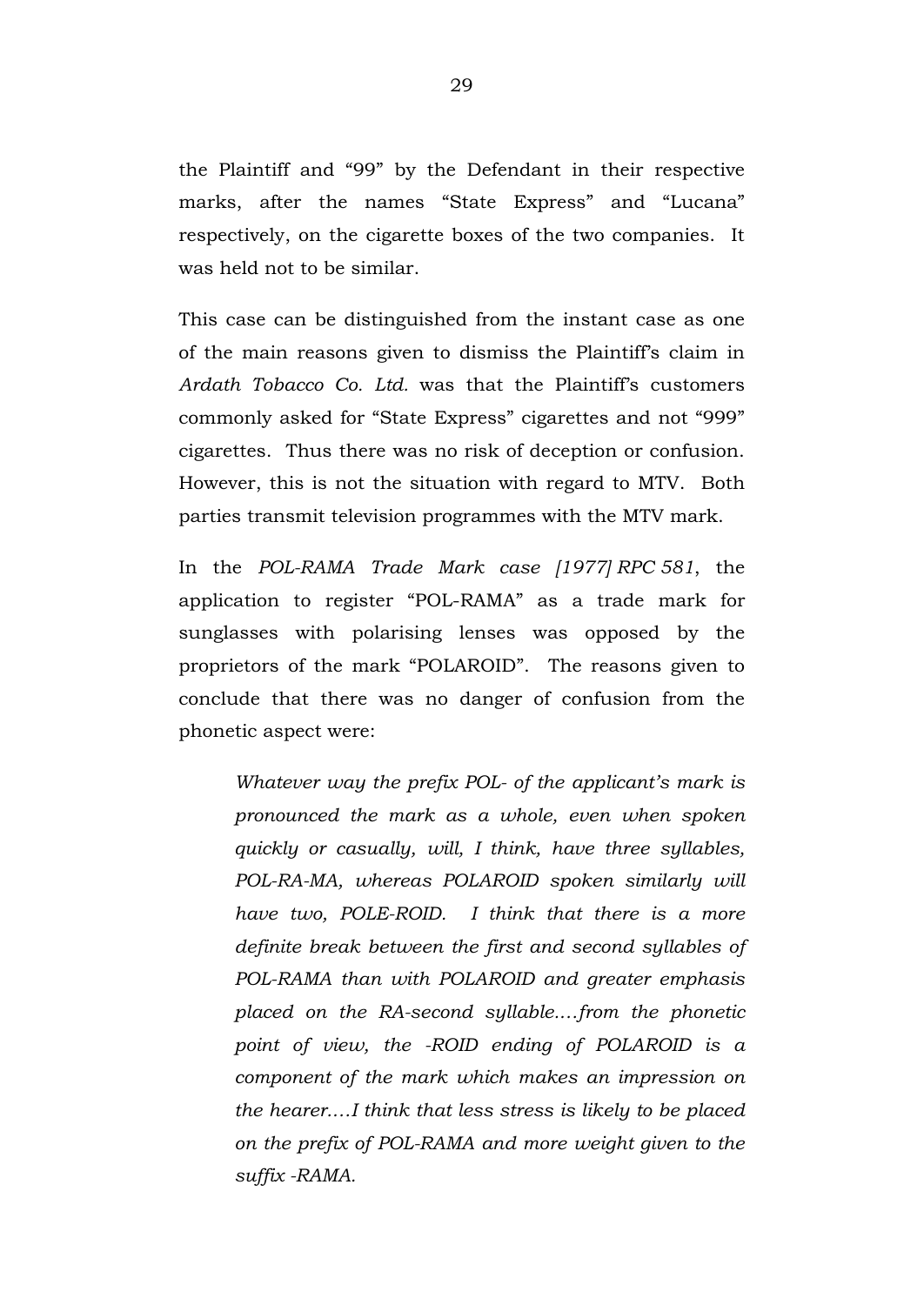With regard to the instant action, the dominant part of the mark MTV is identical in both marks and there is no necessity to break it down into syllables.

In the *ACEC Trade Mark case [1965] RPC 369*, the applicants applied to register the word "ACEC". The opponents were the proprietors of the mark "ACE".

In concluding that there was no risk of deception or confusion in the marks themselves, the reasons given were:

*The opponents' mark is a well-known English word; the applicants' mark is not a word which has any meaning, and does not, in fact, give the appearance of being a word at all. It is possible to give it a pronunciation, such for example as EH-SEK. It is not, however, an easy word to pronounce and in my opinion many people would simply use the letters A C E C.*

With regard to the instant case, the dominant feature MTV of the two marks is identical and people simply recite the letters M T V separately, whether in reference to the Appellant or the 1<sup>st</sup> Respondent. Hence confusion is likely when recommendations of programmes are made by one viewer to another and also during business activities among trade circles.

P. Narayanan in *Law of Trade Marks and Passing Off*, 5th Edition, paragraph 17.28 at page 235 states:

*When the words in question are both invented and, to most people, meaningless, phonetic and visual similarity may be conclusive. Where the words have no intrinsic*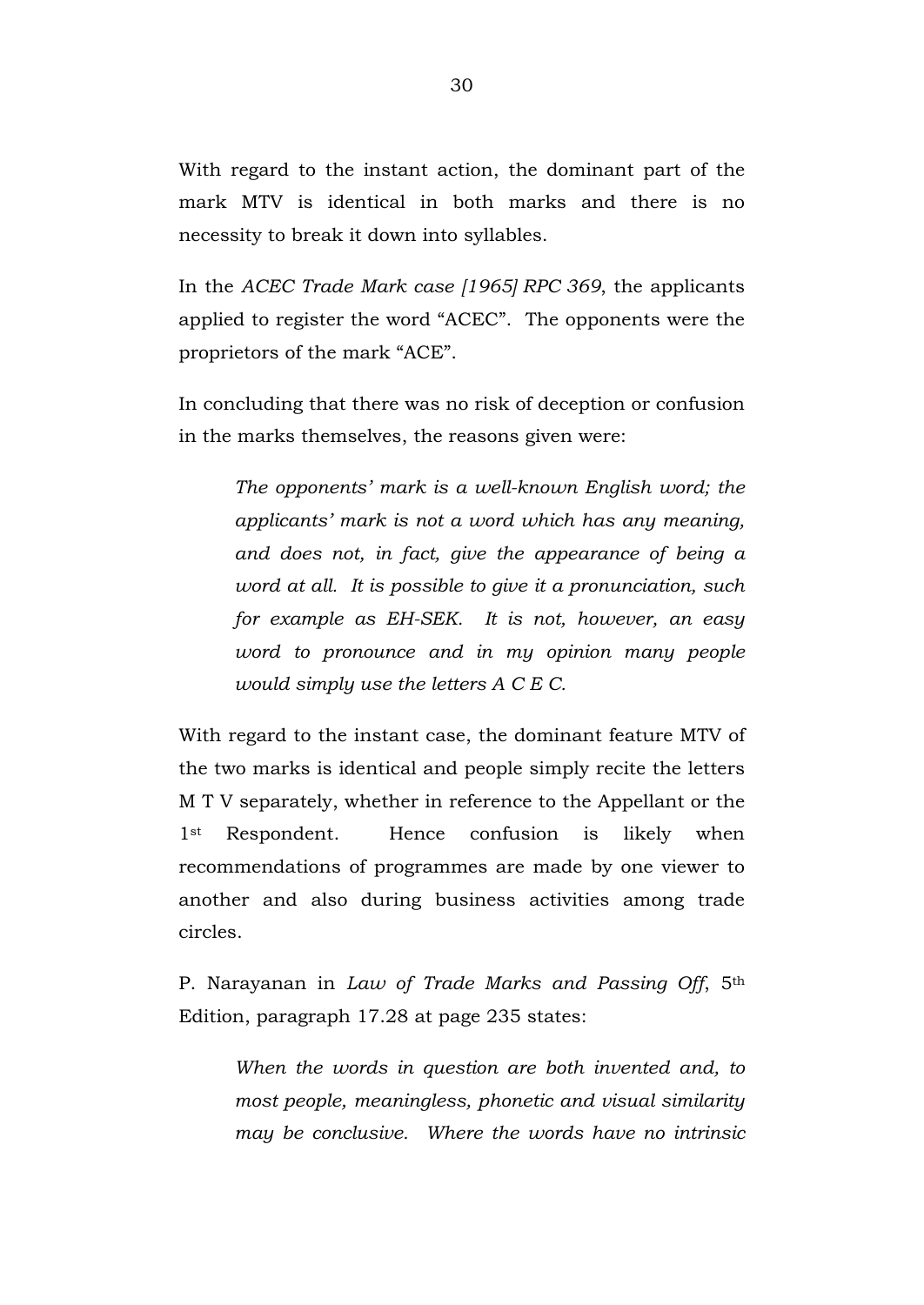*meaning for differentiation, it is a matter of memory to decide the purpose or association of the words.*

Learned President's Counsel for the 1st Respondent submits that the 1st Respondent is the owner of an actual television channel, namely MTV, but the Appellant uses his MTV mark to present television programmes on some other television channel, and therefore there cannot be any confusion. The confusion is not in connection with the ownership of television channels but the ownership of television programmes, and therefore the confusion stands. Both marks appear on English programmes catering to a particular segment of the Sri Lankan public.

In the instant case it would be a matter of pressing a button on the remote controller of the television to switch between the 1st Respondent's MTV programme and the Appellant's MTV programme/channel, with MTV appearing on the television screen in both instances.

The primary function of a trade mark is to indicate the origin of goods or services.

When the programmes of both parties are presented with the dominant element of the mark MTV, the viewer is bound to get misled or confused as to the origin of the service. The viewer may believe that the owners of the two trademarks are related or affiliated or connected in the sense that one is an extension of the other or that the goods or services originate from the same source.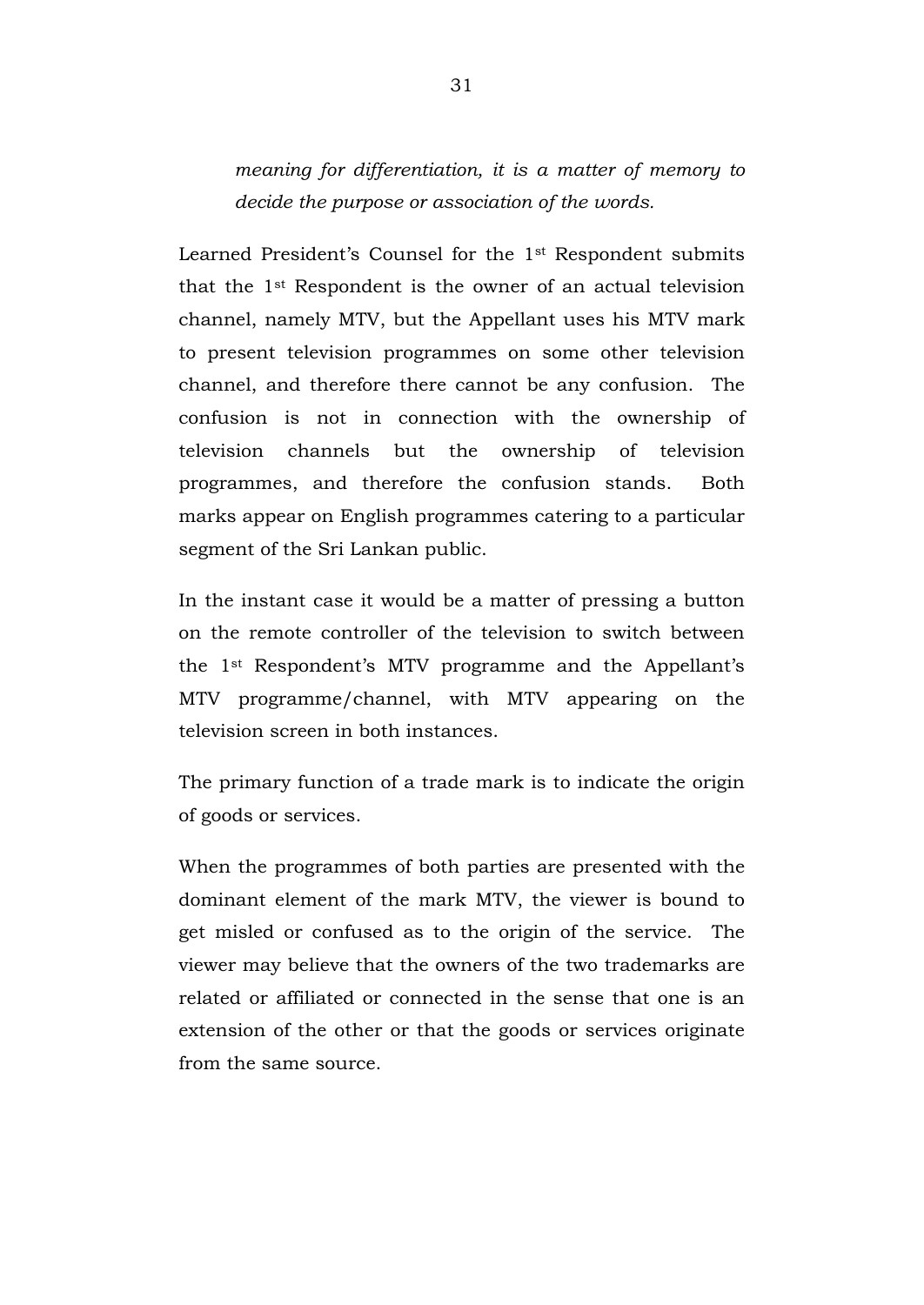#### **Phonetic Similarity**

The learned High Court Judge correctly states at the outset of his order that consideration shall be given to the degree of similarity of the two marks phonetically and visually. However the learned Judge later changes his mind to say that phonetic similarity may be ignored if the two marks appear different when considered as a whole. Learned President's Counsel for the Appellant stresses that phonetic confusion has far reaching effects and cannot be rectified even by an apparent lack of similarity in appearance.

Aural similarity may be sufficient if it plays the dominant part in the mark.

In *Mystery Drinks GmbH v. OHIM [2004] ETMR 18*, "MYSTERY" and "MIXERY" were held to be similar where the goods might be ordered orally.

As the Privy Council stated in *De Cordova v. Vick Chemical Co. (1951) 68 RPC 103* at 106:

*A trade mark is undoubtedly a visual device; but it is well-established law that the ascertainment of an essential feature is not to be by ocular test alone. Since words can form part, or indeed the whole, of a mark, it is impossible to exclude consideration of the sound or significance of those words.*

In *Arumugam Pillai v. Syed Abbas, AIR 1964 Mad 204*, a trader dealing in the sale of chewing tobacco registered a trade mark under the name "Thanga Baspam Tobacco". Subsequently, a manufacturer of chewing tobacco sought registration of his trade mark under the name "Thangapavun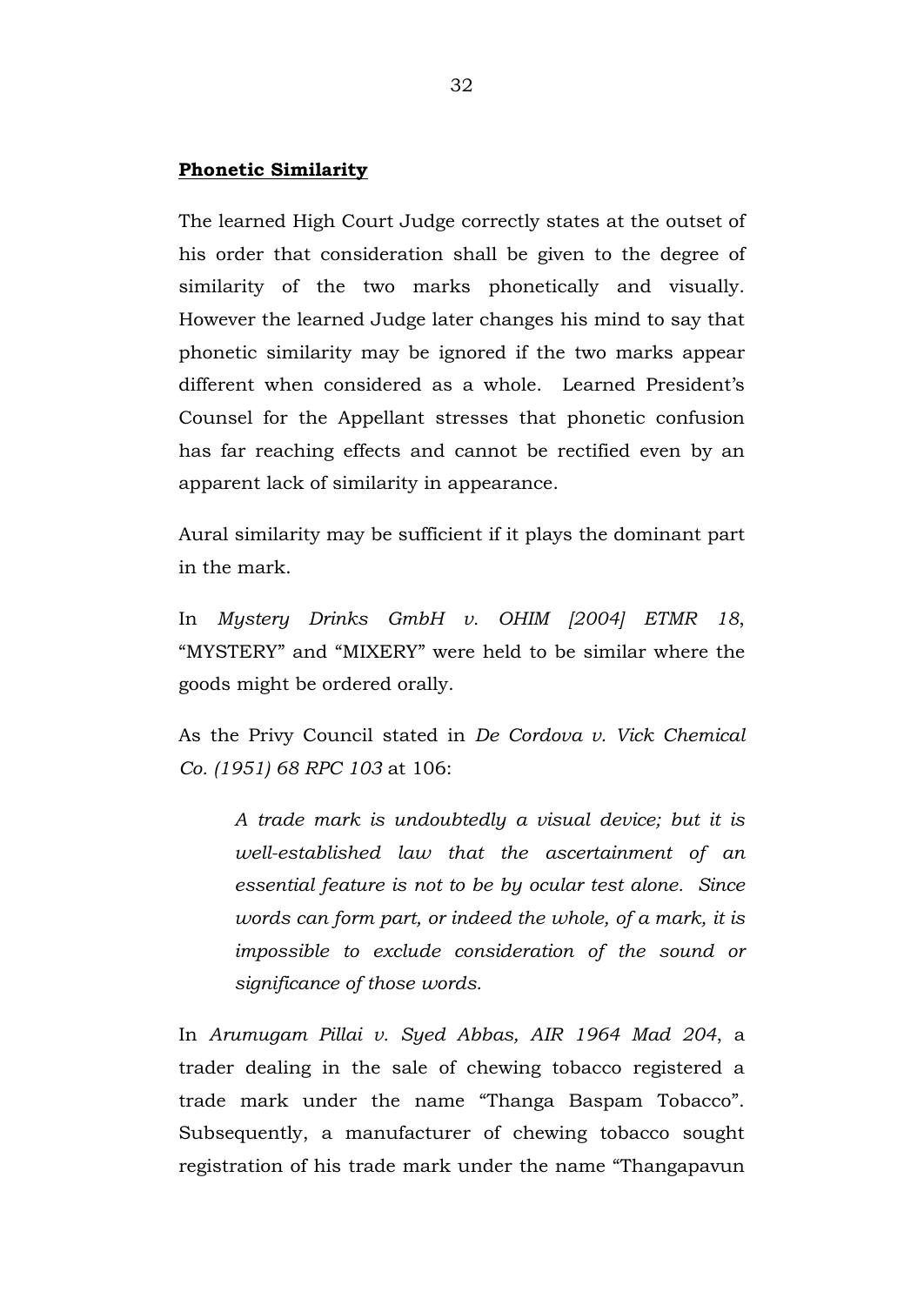Tobacco". The designs of the two trade marks were significantly different and there was no visual similarity between the two. But the trader opposed the registration of the manufacturer's trade mark on the ground that the manufacturer's mark was phonetically similar to and closely resembled his own trade mark.

The Court held that the registration of the manufacturer's trade mark could not be permitted if he used the prefix "Thangapavun", as a part of the manufacturer's mark was likely to mislead the public. An average person with imperfect memory was likely to be misled if the two marks were put up together in the market. Very few people of that class would pause to consider the distinction between the words "Thanga Baspam" and "Thangapavun".

In the local case of *Hebtulabhoy & Company Ltd v. Stassen Exports Ltd [1989] 1 Sri LR 182*, the Appellants were owners of the registered trade mark "Rabea" which they used in Roman letters on labels in the export of tea to foreign buyers. The word "Rabea" in Arabic means the season of spring. The registration prohibited the use of the mark "Rabea" in translation. The Respondent's Company used the words "Chai el Rabea" in Arabic on their labels in the export of tea to Egypt. The Appellant sued the Respondent for a permanent injunction and obtained an interim injunction. The District Judge refused the permanent injunction.

On appeal, the Court of Appeal held:

*In deciding whether "Rabea" in Roman characters and "Chai el Rabea" in Arabic are deceptively similar, the Court must look at the question from a business and*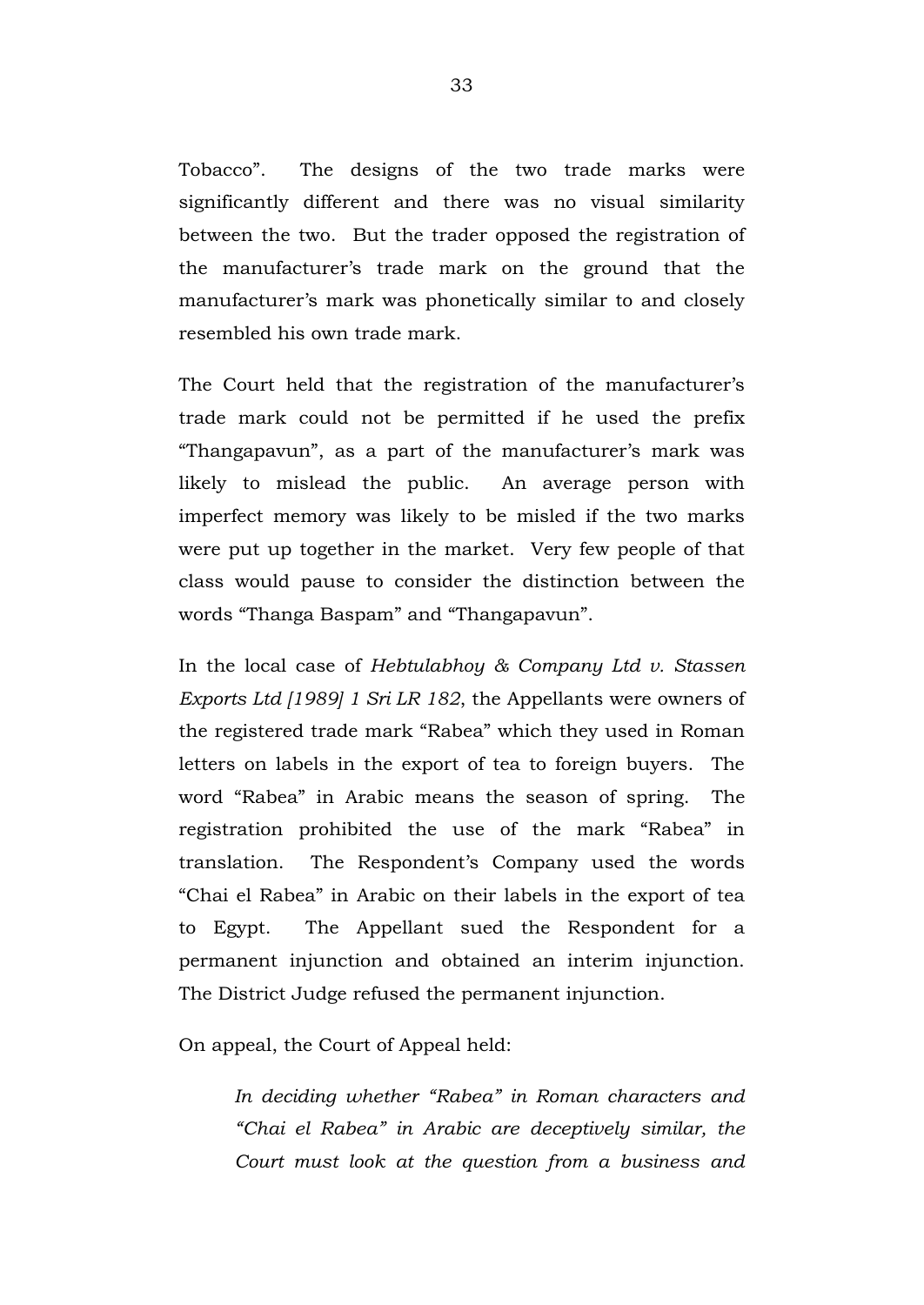*commonsense point of view. There was phonetic similarity in the two expressions even if there is no visual resemblance. The resemblance between the two marks has to be considered with reference to the ear as well as to the eye. The selection of the name "Chai el Rabea" by the Respondents lent itself to suspicion of fraudulent motive to trade upon the Appellant's reputation. The Respondent, at the request of his buyer, affixed the labels in Colombo prior to export and committed infringement of the Appellant's rights, as a registered owner of the trade mark.*

The Court made the following pertinent observation at page 191:

*In the light of the views expressed by Judicial authority in both local and foreign cases considered above, one has to consider the comments in Callmann's treatise on Unfair Competition 4th Edition Vol. 3 on motives for the selection of Trade Marks. "A boundless choice of words, phrases and symbols is available to one who wishes to mark to distinguish his product or service from others. When a defendant selects from this practically unlimited field a trade mark confusingly similar to the mark publicly associated with the plaintiff's product, then it would appear that the defendant made the particular choice in order to trade upon the plaintiff's established reputation. If there is no reasonable explanation for the defendant's choice of such a mark though the field of his selection is so broad the inference is inevitable that it was chosen deliberately to deceive."*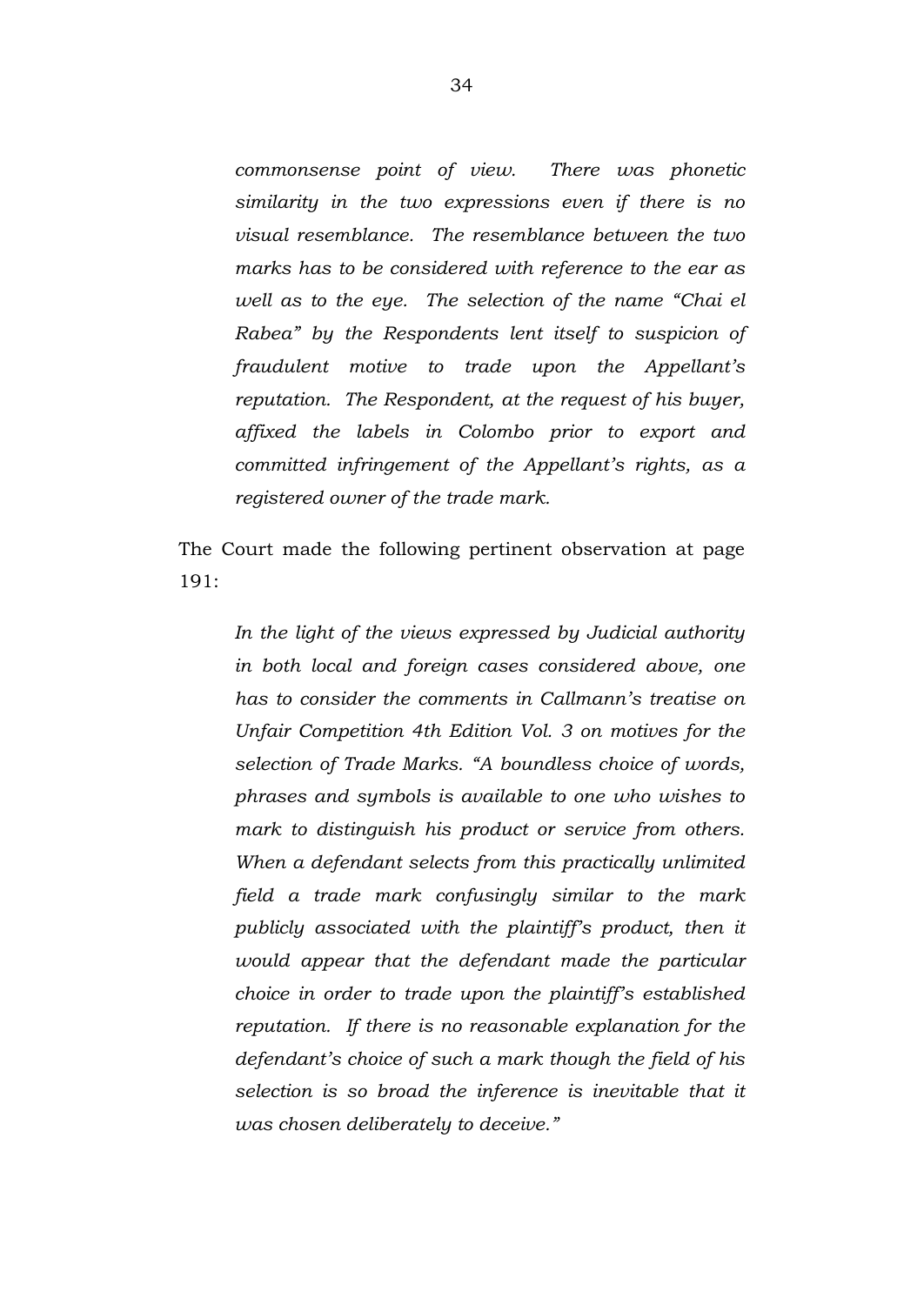Learned President's Counsel for the 1st Respondent has drawn the attention of the Court to *Wagamama Ltd v. City Centre Restaurants PLC [1995] FSR 713* to say that phonetic similarity is not important at all times. I accept this position.

L. Bently and B. Sherman in *Intellectual Property Law*, 3rd Edition, at page 864 opine:

*The relative importance of each sort of similarity will vary with the circumstances in hand, in particular the goods and the types of mark. In the case of certain kinds of goods, such as clothes or furniture, visual similarity between the marks in issue will be the most important form of similarity. In contrast, it has been said that wine marks will be perceived verbally, with restaurant services (where word-of-mouth recommendation is highly important), it is likely that phonetic similarity will be a key. Each case is therefore to be viewed in its own context.* 

*Wagamama Ltd v. City Centre Restaurants PLC* was an action in respect of a registered trade mark infringement and passing off. The Plaintiff owned and operated a successful restaurant under the name "WAGAMAMA". In late 1993, the Defendant decided to develop a restaurant chain by the name "RAJAMAMA". The Plaintiff objected to the use of that name. The Court held in favour of the Plaintiff.

Laddie J. at 732-733 held:

*Whether there has been trade mark infringement is more a matter of feel than science. I have borne in mind all of the arguments advanced by the defendant. However in this case, it is significant that the marks are being used*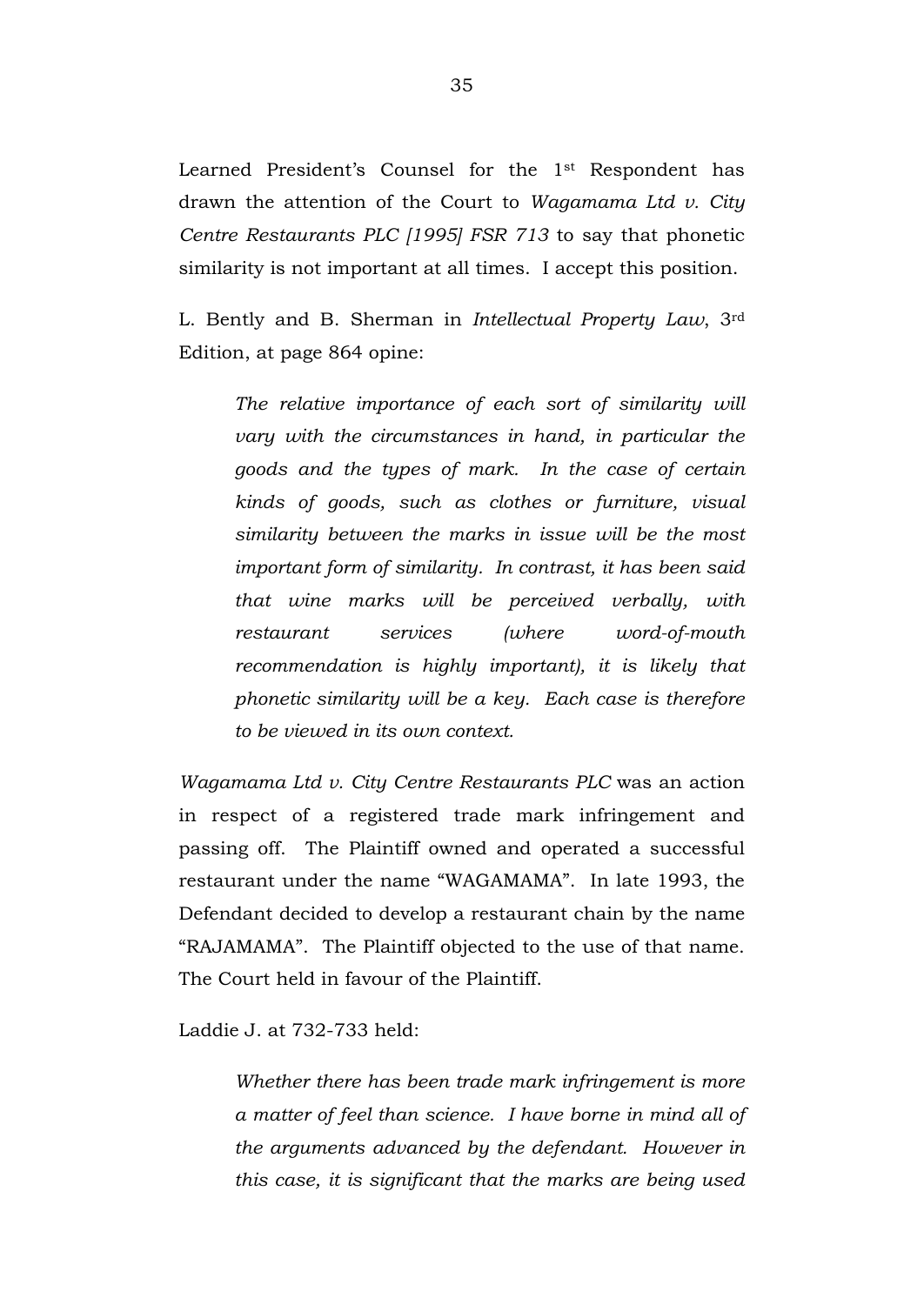*in relation to comparatively inexpensive restaurant services. This is an area where imperfect recollection is likely to play an important role. Furthermore the fact that the plaintiff's mark is quite meaningless means that imperfect recollection is more likely. Although some of the target market may consider the defendant's mark to be made of two parts, each of which has some sort of meaning, I think a significant section will not bother to analyse it in that way. To them it will be just another artificial mark. Although I accept that when seen side by side the plaintiff's and defendant's marks are easily distinguishable, this is not determinative of the issue of infringement.* 

Learned President's Counsel for the 1st Respondent contends that phonetic similarity is not relevant in the instant case because the relevant segment of the public will perceive the mark through their eyes on the television screen and not through their ears.

Even if the two marks are perceived by sight, confusion is likely as both depict MTV. Besides, the MTV mark is not only visible on the television screen but also often recited during the transmission of programmes by the 1st Respondent, perhaps to leave an indelible impression in the minds of viewers.

Hence phonetic similarity plays a role in the instant case.

# **Disclaimer**

If the mark otherwise resembles a mark already filed or registered in such a way as to be likely to mislead the public or create confusion with the goods or services of a competitor,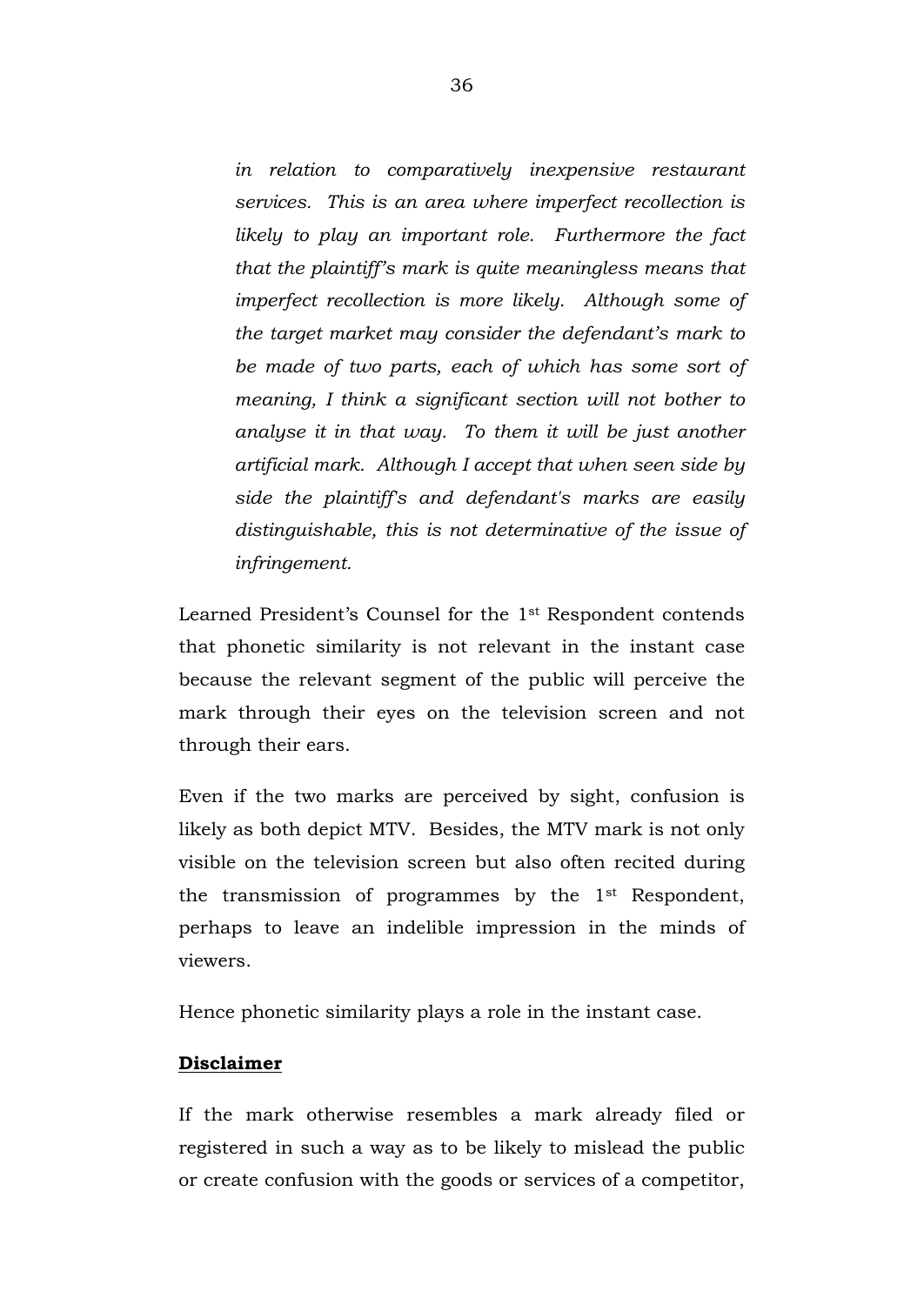it cannot be registered on the basis that the registered mark contains a disclaimer.

The learned High Court Judge in the impugned order, whilst repeatedly stating that the marks shall be considered as a whole (about which there is no dispute), fell into error when he immediately thereafter stated that the disclaimed parts shall nevertheless be disregarded in that assessment. The learned Judge states:

*[T]he registration will give exclusive rights only to the mark as a whole. Where there is a disclaimer entered in the register, the owner of the mark, by the strength of the registration alone cannot prevent the use by others of the disclaimed feature by itself. The plaintiff's mark is registered subject to the disclaimer that mark shall give no right to the exclusive use of the words Music Television and the letters MTV.*

In the instant case, the  $2<sup>nd</sup>$  Respondent permitted the Appellant's mark MTV Music Television to be registered subject to the disclaimer that "*Registration of this Mark shall give no right to the exclusive use of the words Music Television and the letters MTV separately and apart from the mark*." Learned President's Counsel for the 1st Respondent submits that even if the Appellant's mark is a registered mark, "*the disclaimer would prevent the petitioner from objection to the Respondent's mark as it comprises the letters MTV, which have been expressly disclaimed*."

A disclaimer is an acknowledgement by the owner of a trade mark that the owner does not have the exclusive right to use part of that trade mark. Disclaimers may be voluntarily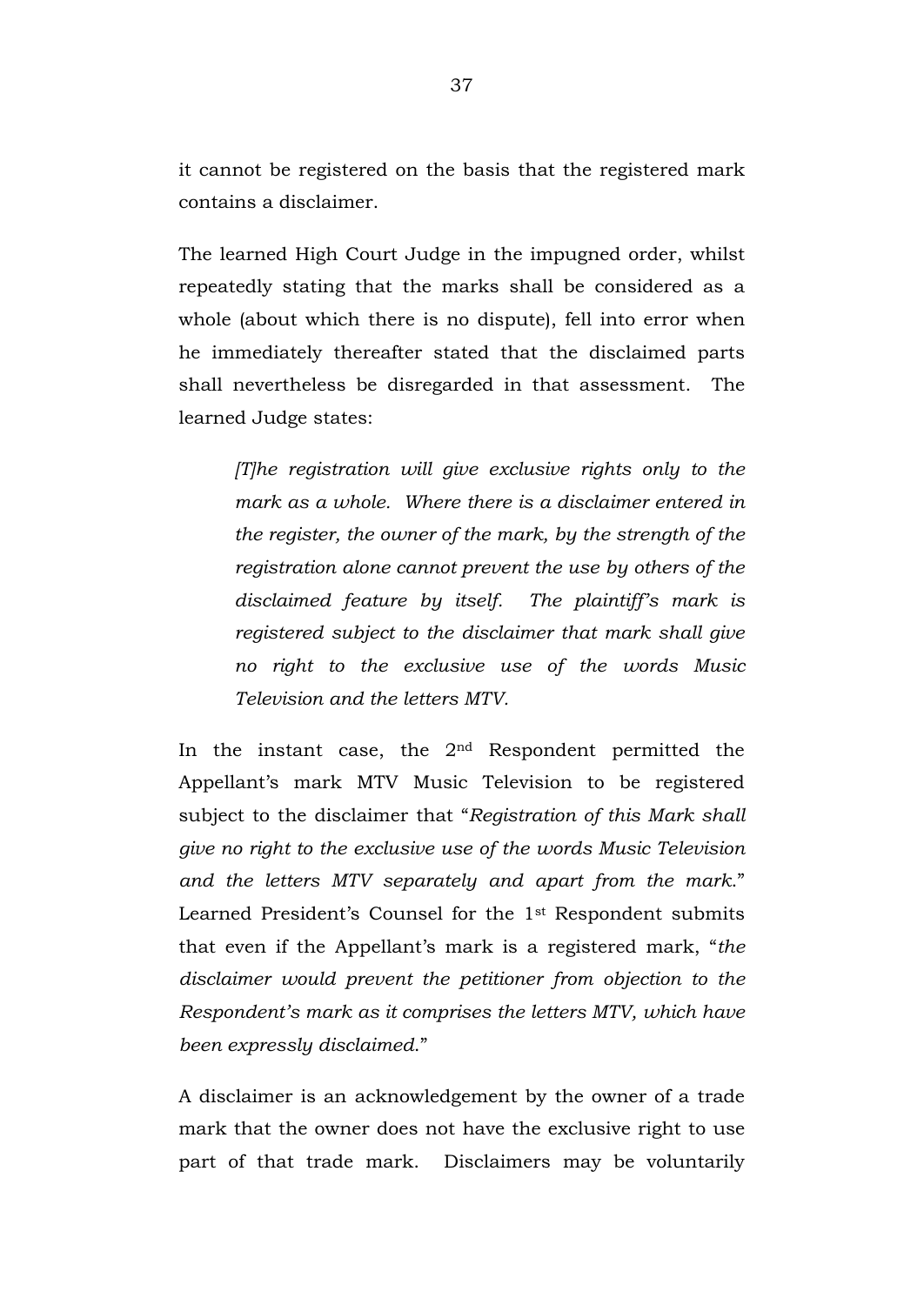provided as a means of ensuring the registration of a trade mark without delay. Otherwise, a disclaimer might be requested by the authority as a condition for the registration of a mark if the mark contains an element that is not distinctive and the inclusion of which could give rise to doubt as to the scope of protection of the mark.

However when there is a conflict, and if part of the registered mark is subject to a disclaimer as being non-distinctive, the overall impression of the conflicting mark inclusive of the part disclaimed is decisive because the disclaimer does not go out into the market with the goods or services offered in the course of trade. The general public is unaware of such disclaimers. A disclaimer on the Register of the Intellectual Property Office only affects the trade mark owner's rights attached to the registration of the trade mark.

An exception to this, however, may be infringement cases involving hybrid trade marks where it is not the overall impression of the entire mark that is decisive but only the overall impression of the elements that are protectable.

For instance, in the case of *Christian Louboutin v. Van Haren Schoenen (Case C-163/16) [2018] ETMR 31*, at the point of applying for registration, the mark at issue was described as follows: "*The mark consists of the colour red (Pantone 18-1663TP) applied to the sole of a shoe as shown (the contour of the shoe is not part of the trade mark but is intended to show the positioning of the mark)*". The European Court of Justice in the Judgment delivered on 12.06.2018 held that the trade mark must be interpreted as meaning that a sign consisting of a colour applied to the sole of a high-heeled shoe does not include the shape of the shoe.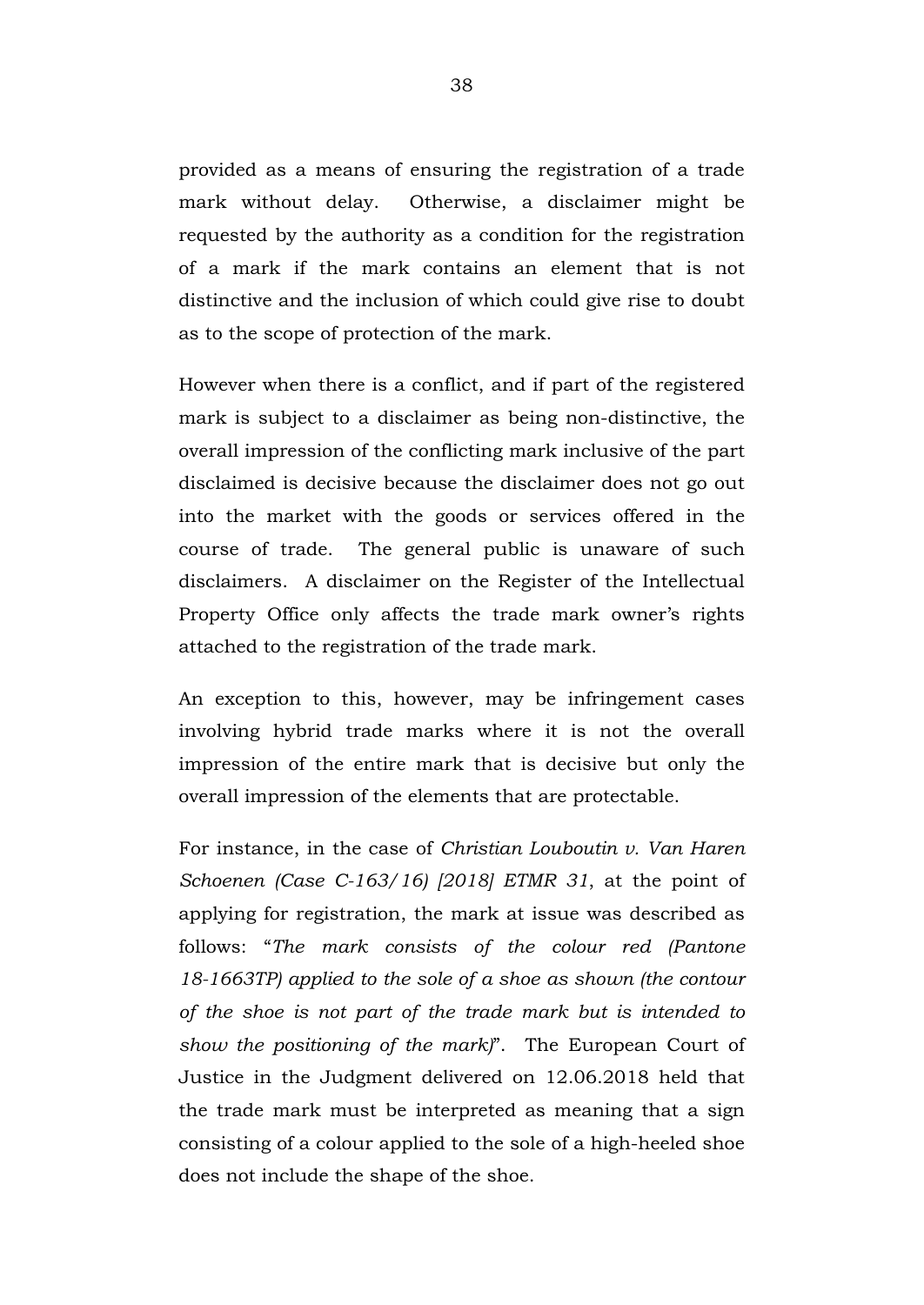In the *Ford-Werke AG's case (1955) 72 RPC 191*, the Appellant applied for registration of a mark of which the essential features were the letters "F" and "K" in interlaced ovals. The Appellant offered to include in the application a disclaimer on the right to the exclusive use of the letters "F" and "K" and claimed registration on the appearance of the mark as a whole. The application was refused. Affirming the order on appeal, Lloyd-Jacob J. stated at 195:

*Nor would the position be any different were the applicants' offer to enter a disclaimer to the exclusive right to the use of these letters to be accepted. Such a disclaimer, while affecting the scope of the monopoly conferred by the registration, could not affect the significance which the mark conveyed to others when used in the course of trade. If it be right to conclude that it is the letters F and K which constitute the feature of the mark which would strike the eye and fix in the recollection, this cannot be affected by what is or is not entered upon the Register housed at the Patent Office. Attention must, therefore, be focused upon the content of the mark, and not upon the content of the protection sought for the mark.*

In the *TeleCheck Trade Mark case [1986] RPC 77 at 81*, it was held:

*A disclaimer on the Register does not alter the trade mark as it only deals with the rights of the proprietor when registered. In the circumstances of this case, where the most prominent part of the trade mark is the word "TeleCheck", the significance of the trade mark*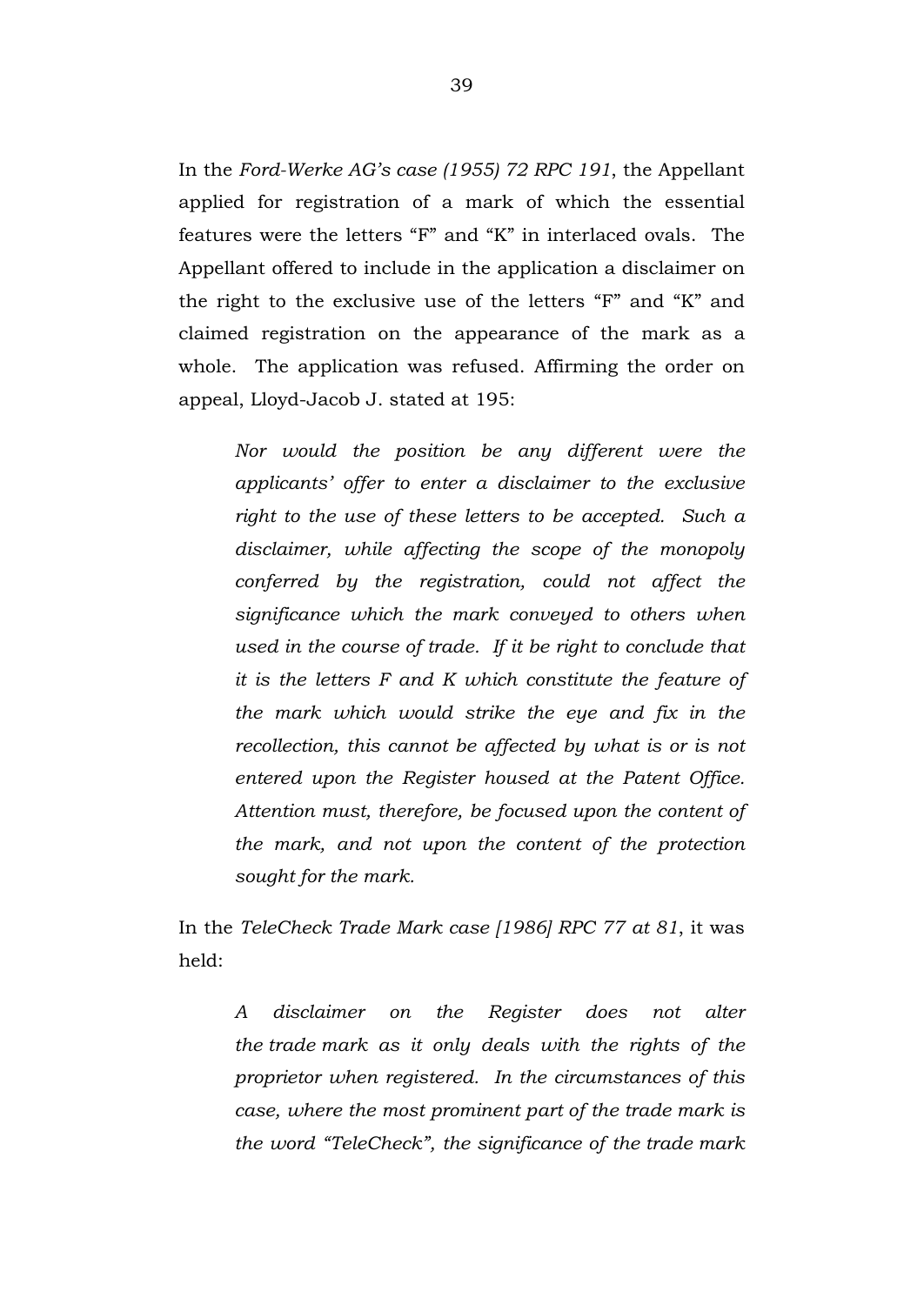*to the public and its capacity to distinguish remain the same whether a disclaimer is on the Register or not.* 

In the *Granada case [1979] RPC 303 at 308,* it was held:

*I do not think, therefore, that a disclaimer per se affects the question of whether or not confusion of the public is likely when the question is for determination under section 12(1), a context other than one that is concerned solely with the exclusive rights of a proprietor. As Lloyd Jacob J. put it in Ford Werke's Application (1955) 72 RPC 191 at 195 lines 30 to 38, a disclaimer does not affect the significance which a mark conveys to others when used in the course of trade.*

*Disclaimers do not go into the market place, and the public generally has no notice of them. In my opinion matter which is disclaimed is not necessarily disregarded when questions of possible confusion or deception of the public, as distinct from the extent of a proprietor's exclusive rights, are to be determined.*

P. Narayanan in *Law of Trade Marks and Passing Off*, 5th Edition, paragraph 9.53A at page 163 states:

*The fact that the opponent has disclaimed any feature of the mark is not a factor to be considered in comparing the marks.*

L. Bently and B. Sherman in *Intellectual Property Law* by, 3rd Edition, at page 793 take a similar view:

*The courts have recognized that disclaimers are of limited value because they only appear on the Register*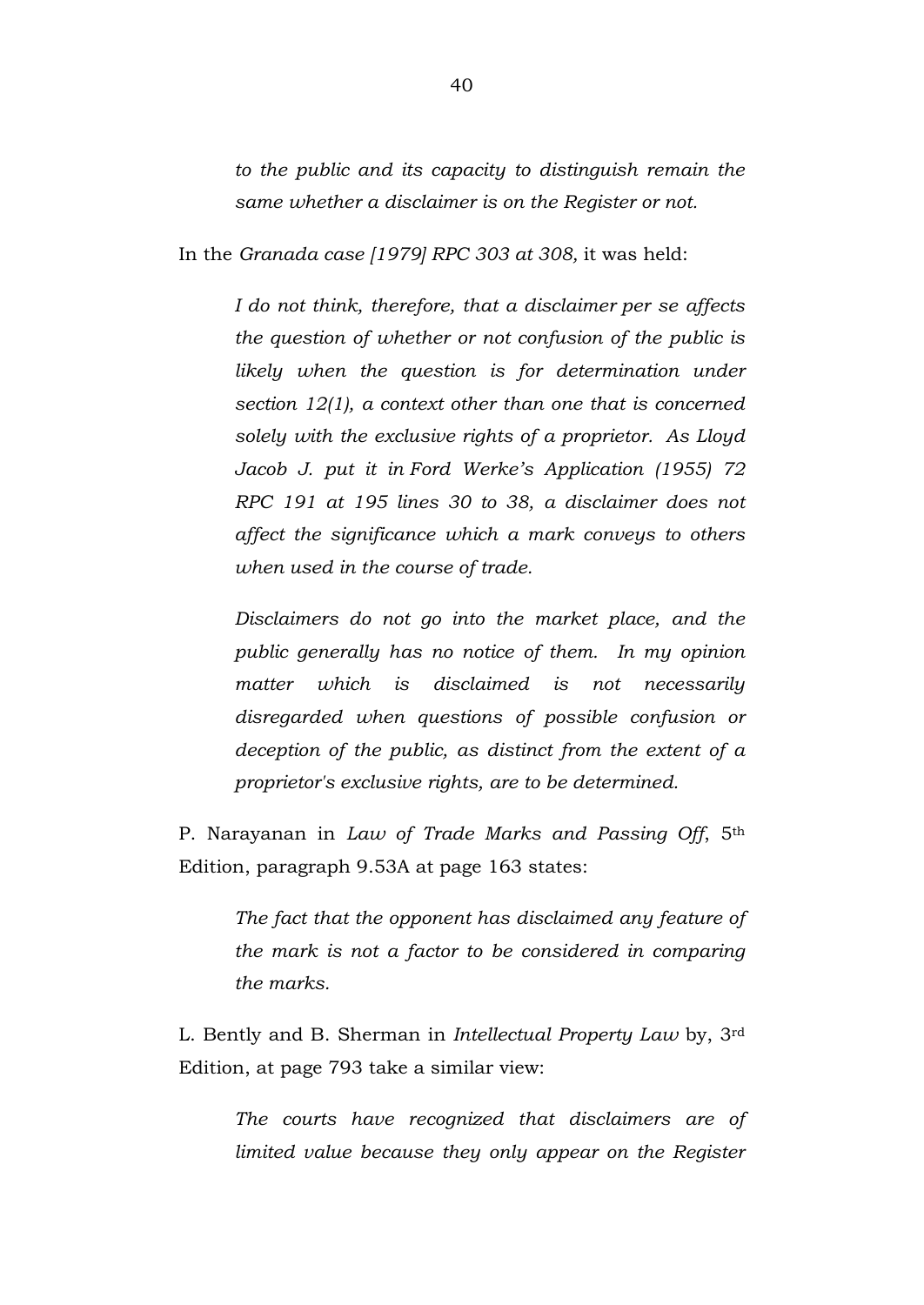*and do not follow goods into the market. Consequently, because consumers and competitors would normally be unaware that aspects of a mark had been disclaimed, often a disclaimer will not save a mark from objection.*

Therefore the conclusion of the 2nd Respondent and the learned High Court Judge that the objection of the Appellant is not entitled to succeed because the Appellant's mark was registered subject to the disclaimer that the Appellant has no right *inter alia* to the exclusive use of the letters MTV is erroneous.

# **Infringement**

In his notice of opposition, the Appellant submitted to the  $2<sup>nd</sup>$ Respondent that the mark of the 1st Respondent shall not be admitted for registration as "*The registration of the propounded mark therefore will contravene the provisions of Unfair Competition under section 142, 100(1)(a) and 99(2) of the Code.*"

At this point I must state that although learned President's Counsel for the Appellant relies on section 99(2) of the Code to convince the Court that the application of the 1st Respondent shall be rejected as the mark has been in use by the Appellant in other countries for a long period of time, this section in my view is not meant for that purpose but for an applicant like the Appellant to convince the 2nd Respondent that his mark shall not be refused under section 99(1).

Section 99(1) of the Code sets out the objective grounds from (a) to (l) upon which a mark can be refused, and then section 99(2) enacts: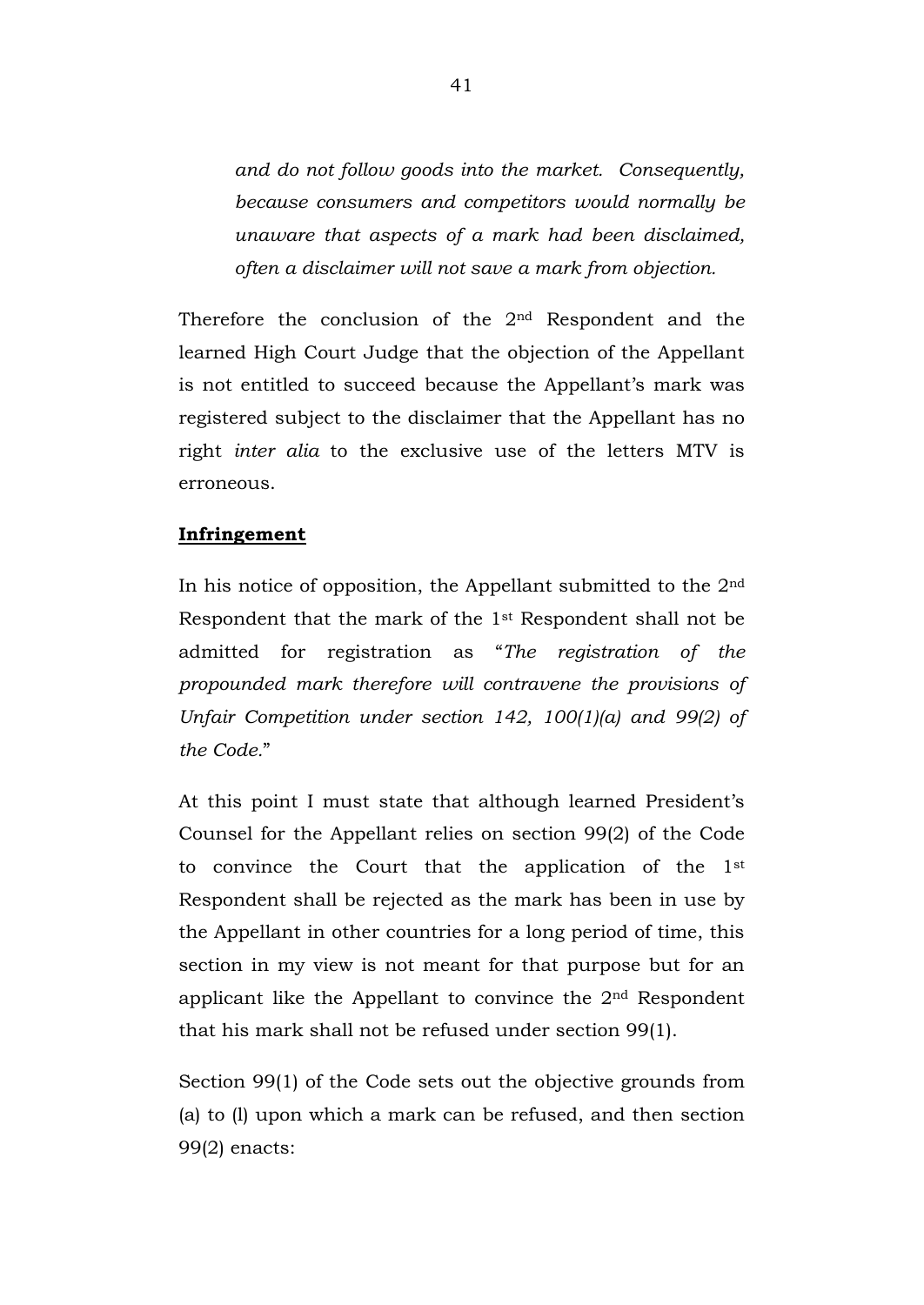*The Registrar shall in applying the provisions of paragraphs (b), (c), (d), (f), (g) and (h) of subsection (1), have regard to all the factual circumstances and, in particular, the length of time the mark has been in use in Sri Lanka or in other countries and the fact that the mark is held to be distinctive in other countries or in trade circles.*

I have already dealt with the applicability of section 100(1)(a) of the Code, which states that a mark that resembles a mark already filed or registered in such a way as to be likely to mislead the public shall not be registered. In the facts and circumstances of this case, the 2nd Respondent has violated this section.

I accept the submission of learned President's Counsel for the 1<sup>st</sup> Respondent that healthy competition is necessary and shall not be impeded.

A market economy allows for and encourages competition between industrial and commercial organisations. Fair or healthy competition between enterprises is necessary particularly to ensure consumer welfare. Without such competition, one business will monopolise an industry leading to inferior products and exorbitant prices. Healthy competition between businesses encourages good customer service, quality products, and fair pricing.

"Unfair competition" encompasses a wide ambit. It protects not only the honest businessman but also the innocent consumer.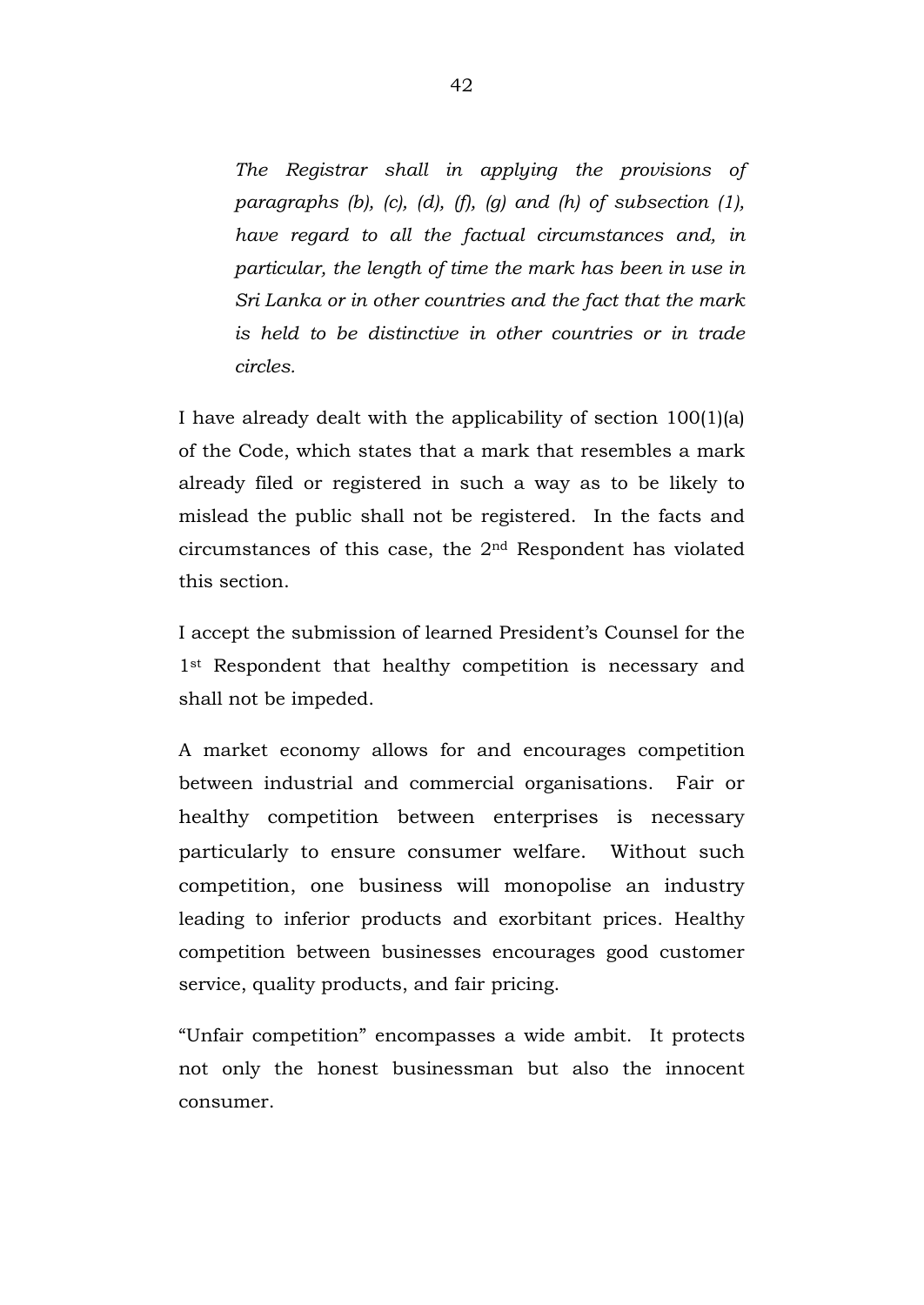Section 142(1) of the Code stated that "*Any act of competition contrary to honest practices in industrial or commercial matters shall constitute an act of unfair competition.*"

Section 142(2), which did not encompass an exhaustive list, provided certain instances which would constitute unfair competition.

> *142(2) Acts of unfair competition shall include the following:*

> *(a) all ads of such a nature as to create confusion by any means whatsoever with the establishment, the goods, services or the industrial or commercial activities of a competitor;*

> *(b) a false allegation in the course of trade of such a nature as to discredit the establishment, the goods, services or the industrial or commercial activities of a competition;*

> *(c) any indication of source or appellation of origin the use of which in the course of trade is liable to mislead the public as to the nature, manufacturing process, characteristics, suitability for their purpose or the quantity of goods;*

> *(d) making direct or indirect use of a false or deceptive indication of the source of goods or services or of the identity of their producer, manufacturer or supplier;*

> *(e) making direct or indirect use of a false or deceptive appellation of origin or imitating an appellation of origin even if the true origin of the product is indicated, or*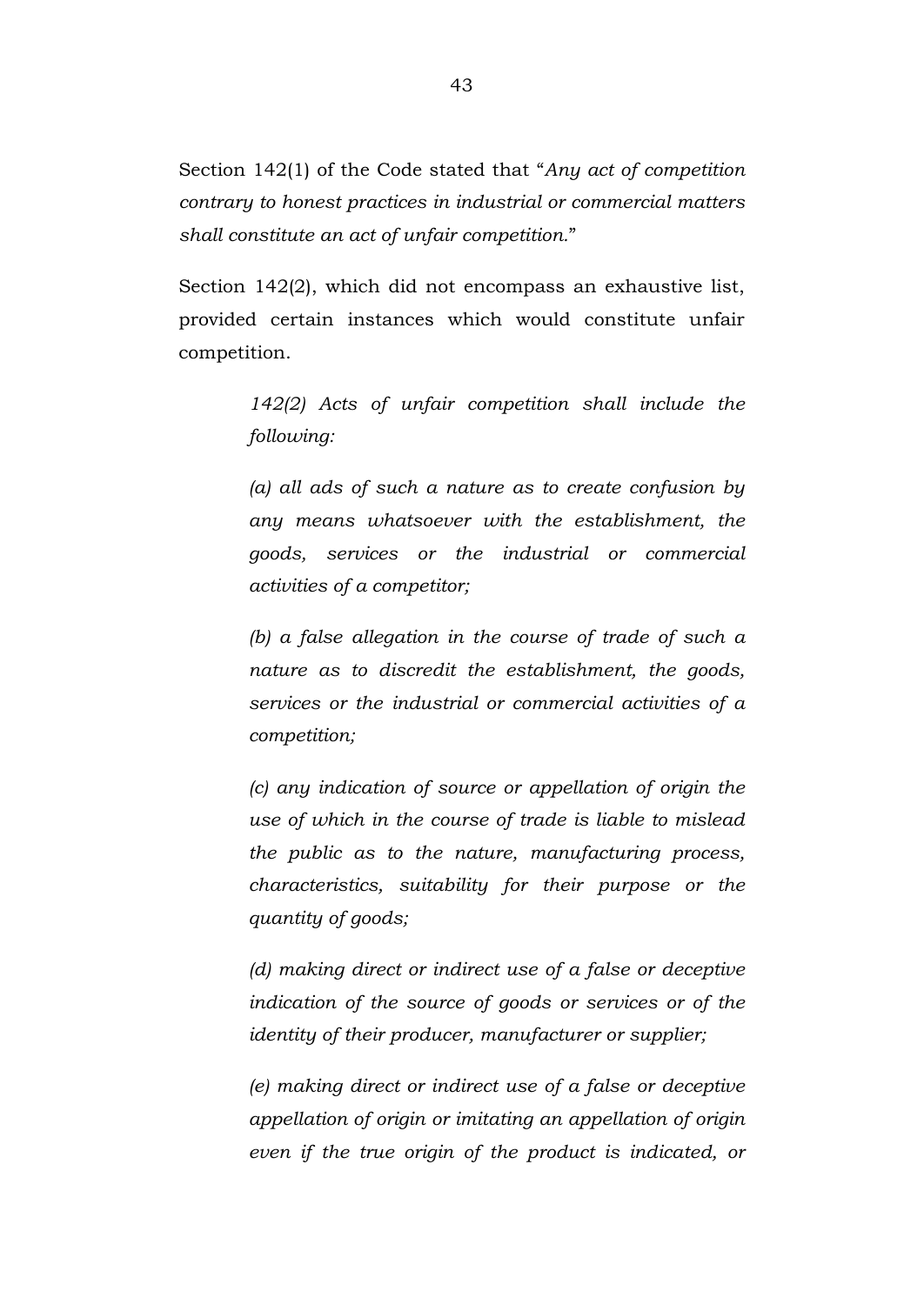*using the appellation in translated form or accompanied by terms such as "kind", "type", "mark", "imitation" or the like.*

It is worth noting that section 100(1)(e) of the Code referred to section 142.

> *100(1)(e) A mark shall not be registered which infringes other third party rights or is contrary to the provisions of Chapter XXIX relating to the prevention of unfair competition.*

Although unfair competition is encapsulated in section 100, which sets out the grounds for the refusal of registration of marks by reason of third party rights, unfair competition is sometimes used to refer to the broad genus of all marketplace wrongs, of which trademark infringement is one species.

In *Sumeet Research and Holdings Ltd. v. Elite Radio and Engineering Co. Ltd. [1997] 2 Sri LR 393*, Mark Fernando J. referring to section 142(1) of the Code which provides that "*Any act of competition contrary to honest practices in industrial or commercial matters shall constitute an act of unfair competition*", observed at pages 401-402:

*Apart from that, what is meant by "contrary to honest practices in industrial or commercial matters"? If this includes only conduct contrary to obligations imposed by statute law (criminal or civil) or common law (especially the law of delict), section 142 would seem to be superfluous – because anyway such conduct is prohibited by law. It seems arguable, therefore, that section 142 mandates higher standards of conduct – some norms of business ethics – and does not merely*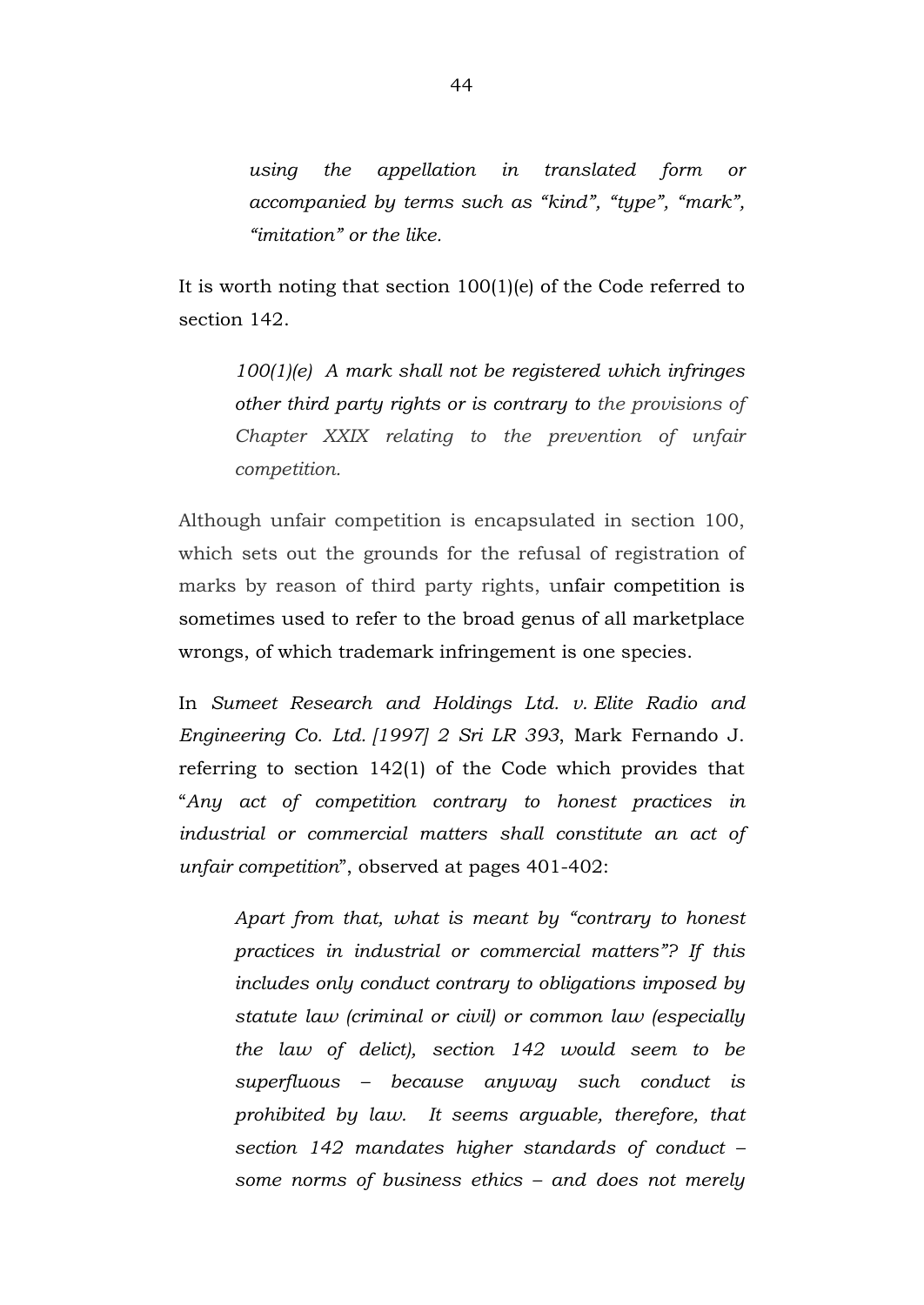*restate existing legal obligations. If so, what those standards of conduct are would be a matter for determination by the trial Judge. It is also arguable that the prohibition against unfair competition in section 142(2) must be interpreted not only in the context of protecting intellectual property rights, but also of safeguarding the rights and interests of consumers – by enabling consumers to know what exactly they are getting, without, for instance, being deceived, confused or misled as to the manufacturer, the source, the origin, and the quality of goods or services.*

Section 142(2)(a) and 142(2)(c) speak of "creating confusion" and "misleading the public" respectively. In the facts and circumstances of this case, the acts of the 1st Respondent fall within those two sections. The conduct of the 1<sup>st</sup> Respondent has contravened honest practices in industrial or commercial matters so as to constitute an act of unfair competition.

# **Conclusion**

When the 2nd Respondent decided to register the MTV mark No. 61331 in the name of the 1st Respondent on 30.06.1998, the Appellant had been the rightful owner of the MTV Music Television mark No. 61297 from 15.05.1991 by order of the 2nd Respondent dated 28.05.1998.

It is relevant to note that the 1st Respondent filed an appeal in the Commercial High Court against the order dated 28.05.1998, 2 years 3 months and 18 days after that order, i.e. on 15.09.2000.

The dominant element of the two marks – MTV – is literally, phonetically and visually similar such as to cause confusion